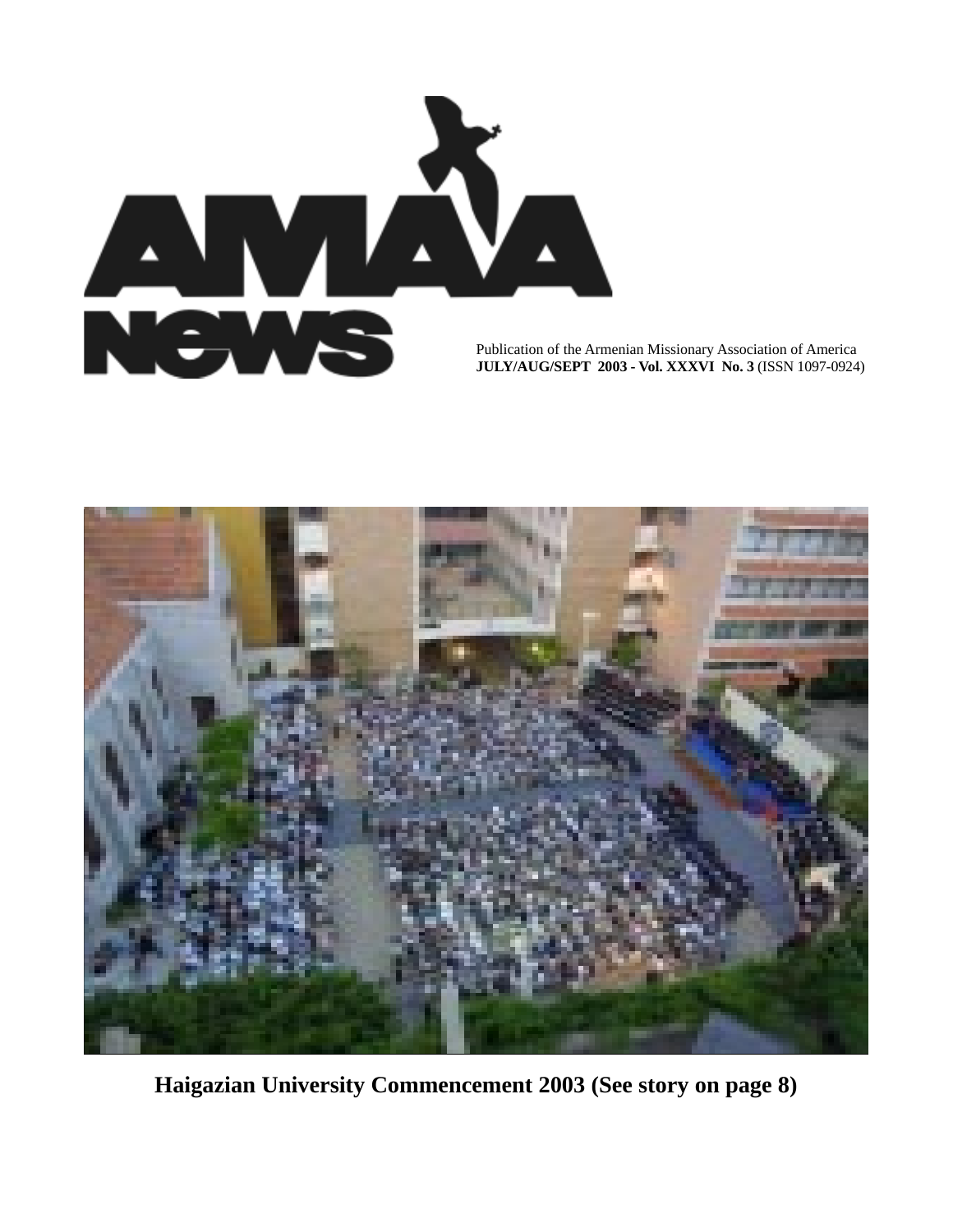# *Steady Perseverance*

## **Rev. Jirair M. Sogomian**

*"Tell me the weight of a snowflake," a sparrow once asked a wild dove. "Nothing more than nothing" came the answer. "In that case, I must tell you a marvelous story," the sparrow said. "I sat on the branch of a fir, close to its trunk, when it began to snow – not heavily, not in a raging blizzard, no, just like in a dream, without any violence. Since I didn't have anything better to do, I counted the snowflakes setting on the twigs and needles of my branch. Their number was exactly 3,741, 952. When the next snowflake dropped unto the branch – nothing more than nothing – as you say, the branch broke off. Having said that the sparrow flew away. The dove, since Noah's time an authority on the matter, thought about the story for a while and finally said to herself: "Perhaps there is only one person's voice lacking, for peace to come about in the world." (A race to Nowhere by Pax Christa)*

The scenario has been the same in the mission field, as well as throughout the Holy Scriptures and history. Years of nothing next to nothing, until we would reap the results of the accumulative effort. Throughout history, missionaries labored in steady perseverance for long periods of time in various parts of the globe, until they witnessed any results.

In his Second Letter to Timothy, this is the stratagem Paul passes on to Timothy. With one eye on valuable tradition that gives stability to life and work and the other eye on Scripture as the richest source of that tradition, Paul gives to Timothy a solemn charge in the presence of God and the Christ, to continue the preaching of the Word in all seasons and on all occasions. *"Be urgent,"* he writes*, "press it home, convince, rebuke, exhort … and do all this with unfailing patience*."Be steady in spite of the fickleness of those who hear the Word, remain faithful even in the face of suffering and seeming failure, fulfill your ministry even when your work seems to be "nothing more than nothing." For time is short and opportunities limited. So do your best and leave the rest in God's hands … for ultimately the process is determined by God, it is God who saves! And thank God for that!

The emphasis is the same in Jesus' parable of The Widow and the Unjust Judge. The widow obtained what she wanted by her relentless pleading before the judge. The disciples who had been taught to pray for the coming of God's kingdom, often, like many of us, grew weary, discouraged, and lost their enthusiasm and sense of calling. And so Jesus assures them that if an insensitive and hardened judge will hear the pleas of a helpless widow,

how much more can we trust a righteous and loving God to hear the prayers of those who day and night cry for vindication.

How easy it is for us, my friends, to grow weary, discouraged, and to lose our sense of mission in our pursuit of Christ's kingdom. Unfaithfulness on the part of those who must witness the gospel and their forgetfulness that they are representatives of the Christ who in utter humility emptied himself, may lead us to discouragement and hopelessness. But both Jesus and Paul urge us to keep the faith and hold on to our hope. They urge us to keep praying and to tell the story day in and day out, to witness to the saving gospel of Christ not only by our words but also by our life example, until the day when "nothing more than nothing" will amount to everything.

Scheherazade was a beautiful young woman of Arabia who became the wife of the Sultan. But that was no great blessing in those days, because the Sultan, a restless soul, had the bad habit of keeping his wives only one night and having them killed the next day. But unlike the unfortunate predecessors, Scheherazade had the wit to save herself by beginning to tell a story that got the Sultan so engrossed, that he let her live until he could learn how the story ended. And so, for a thousand and one nights, she kept death at bay, until at last the Sultan realized that he loved her and kept her alive! In a real sense, our world is kept alive with the telling of the Christian story in word and deed, with prayer and the steady perseverance of our faith, until "nothing more than nothing" will amount to everything that really counts, to everything that God intends for all of God's children!G

**AMAA NEWS** - A publication of the Armenian Missionary Association of America, Inc., 31 West Century Road, Paramus, NJ 07652. Tel. (201) 265-2607; Fax (201) 265-6015; E-Mail: amaainc@aol.com; Website: http://www.amaainc.org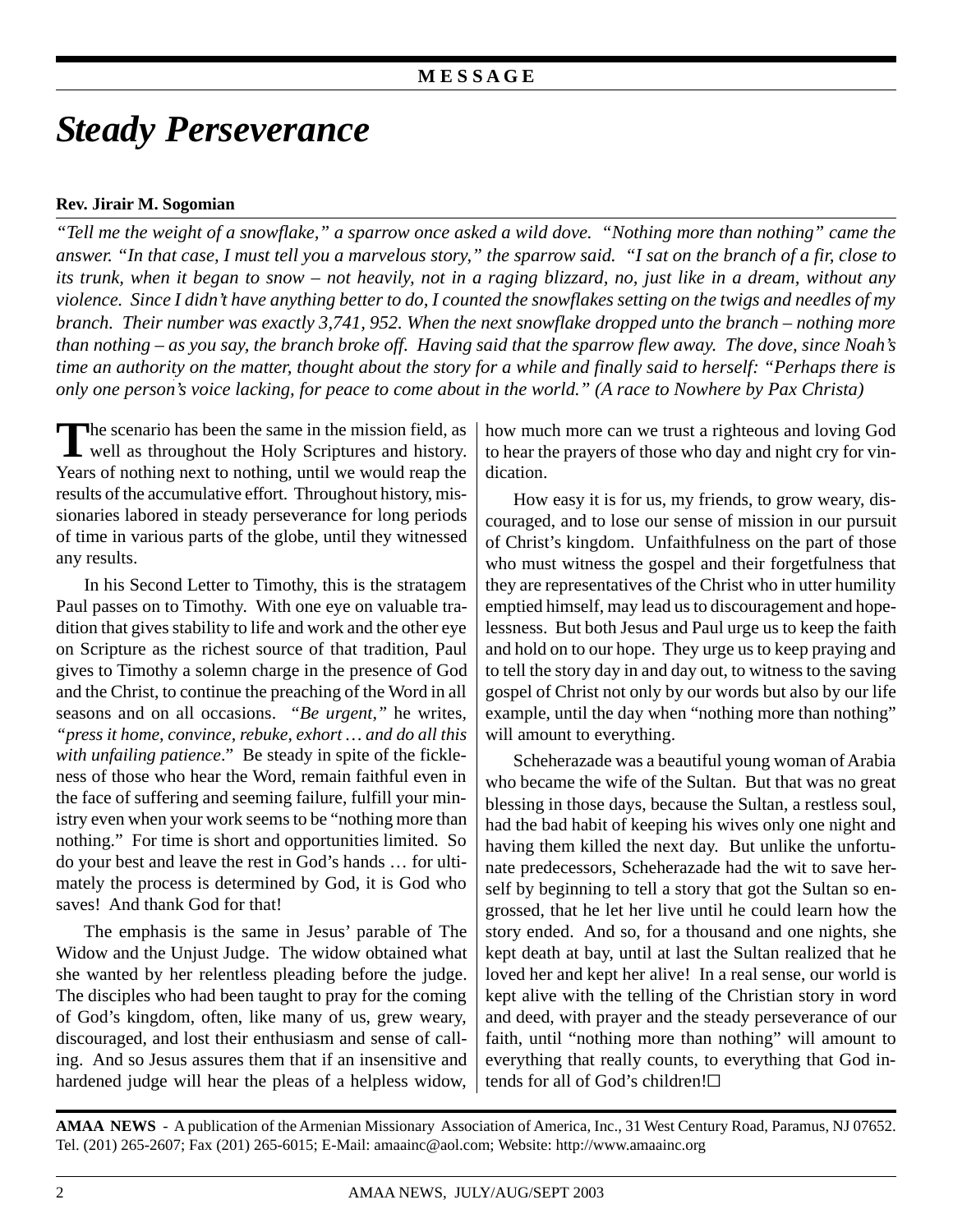# **WHEN I SAY... "I AM A CHRISTIAN"**

When I say... "I am a Christian" I'm not shouting "I am saved". I'm whispering, I get lost!, that is why I chose this way."

When I say... "I am a Christian" I don't speak of this with pride. I'm confessing that I stumble and need Someone to be my Guide.

When I say... "I am a Christian" I'm trying to be strong. I'm Professing that I'm weak and pray for strength to carry on.

When I say... "I am a Christian" I'm not bragging of success. I'm admitting I have failed and cannot ever pay the debt.

When I say... "I am a Christian" I'm not claiming to be perfect, My flaws are too visible, but God believes I'm worth it.

When I say... "I am a Christian" I still feel the sting of pain. I have my share of heartaches, Which is why I seek his name.

When I say... "I am a Christian" I do not wish to judge. I have no authority. I only know I'm loved.

Author Unknown

## REV. JIRAIR SOGOMIAN, THE EXECUTIVE DIRECTOR OF THE AMAA RETIRES

The Board of Directors of the Armenian Missionary Association of America (AMAA) announced the retirement of the Rev. Jirair M. Sogomian, its Executive Director since April, 2001.

Rev. Sogomian assumed his post at a critical time, following the sudden death of his eminent predecessor, the Rev. Movses B. Janbazian.

Rev. Sogomian's devotion to duty was coupled by his organizational and linguistic skills. He fulfilled the responsibilities of his office with Christian compassion, recognizing the impact of the AMAA's evangelical and charitable role among Armenians in 22 different countries, primarily in Armenia itself.

Founded in 1918, the AMAA is the international missionary arm of the Armenian Evangelical Union of North America.

Prior to his executive directorship, Rev. Sogomian led a distinguished pastoral career of 34 years, serving in churches throughout the United States and, most recently, the Armenian Martyrs' Congregational Church of Havertown, PA.

Now at retirement, the Rev. Jirair and Mrs. Lorraine Sogomian eagerly await their return to Southern California to rejoin their children and grandchildren.

We wish them a happy and fulfilling retirement with all its well-deserved blessings.

The Board of Directors of the AMAA has appointed Mr. Andrew Torigian, the President of the Association, to also assume the responsibilities of the interim Executive Director.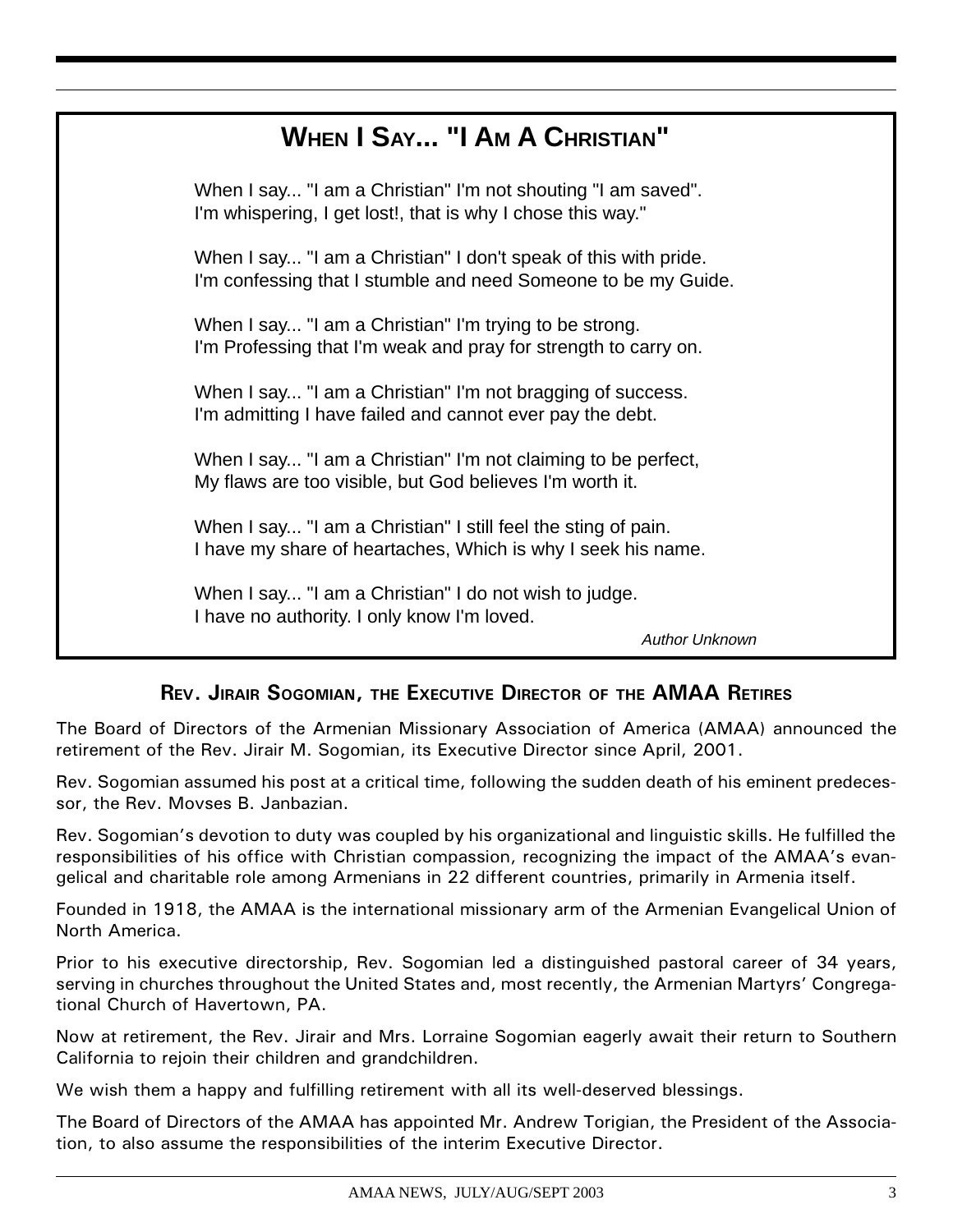### **A R M E N I A**

# *"Christmas in October"*

#### *"Inasmuch as you did it to one of the least of these brethren, you did it for me." Matt.25:40*

The Armenia Summer Camp & Christmas Joy Packages Committee is dedicated to raise funds for these two AMAA projects. To achieve this goal, our members work year round. A Spring recital helps provide for the camps, and the "Christmas in October" Luncheon, accompanied by a silent auction helps fund Joy Packages. Sports equipment, arts and crafts supplies are purchased or accepted as donations. Annually funds are collected through an appeal in the AMAA NEWS for specific requests from Armenia for items such as sneakers, clothing and backpacks.

For Christmas 2002, AMAA in Armenia organized 67 Christmas programs of drama and music in 53 towns and villages throughout the homeland. These programs aim to bring holiday joy to thousands of our impoverished children and to teach them about the Christmas message of hope in God's love. 25,000 children (many of whom are orphaned) received gift packages after each presentation. These packages contain toiletries, stationary, a toy, candy and a children's Bible. tain<br>chil<br>A

After the last few years' successful cam-

I am unable to attend the "Christmas in October" event, but I would like to participate in the Armenia Summer Camp/ Christmas Committee's fundraiser for Christmas Joy Packages and bring some cheer into the lives of thousands of orphans and needy children in Armenia, Georgia and Karabagh.

Enclosed please find my donation of US dollars\_\_\_\_\_\_.

Name \_\_\_\_\_\_\_\_\_\_\_\_\_\_\_\_\_\_\_\_\_\_\_\_\_\_\_\_\_\_\_\_\_\_

Address \_\_\_\_\_\_\_\_\_\_\_\_\_\_\_\_\_\_\_\_\_\_\_\_\_\_\_\_\_\_\_\_\_

(Make your checks to AMAA, earmarked for Christmas Joy Packages and mail to 31 W. Century Road, Paramus, NJ 07652)

 $\mathcal{L}_\text{max}$ 



paigns, and encouraged by your cooperation, our committee is embarking on the same project for Christmas 2003. On October 2nd, at 11:30 AM the Committee will hold its Third Annual "Christmas in October" luncheon to provide for Christmas Joy Packages for our children in Armenia and Karabagh. The event will take place at Englewood Woman's Club, Englewood, NJ.

We would like to thank you for your generous support of these programs and the consistency with which you have given.

Please mark your calendars for the aforementioned luncheon to which you are cordially invited. If you are unable to be with us on October 2nd, you may wish to make a donation in lieu of gift packages, and send it to the AMAA. Your donation will bring a little cheer into the lives of Armenian orphans and needy children, and your act of love will help children of Armenia understand the meaning of Christmas.

For more information, call Louisa Janbazian at the AMAA Office 201-265-2607.

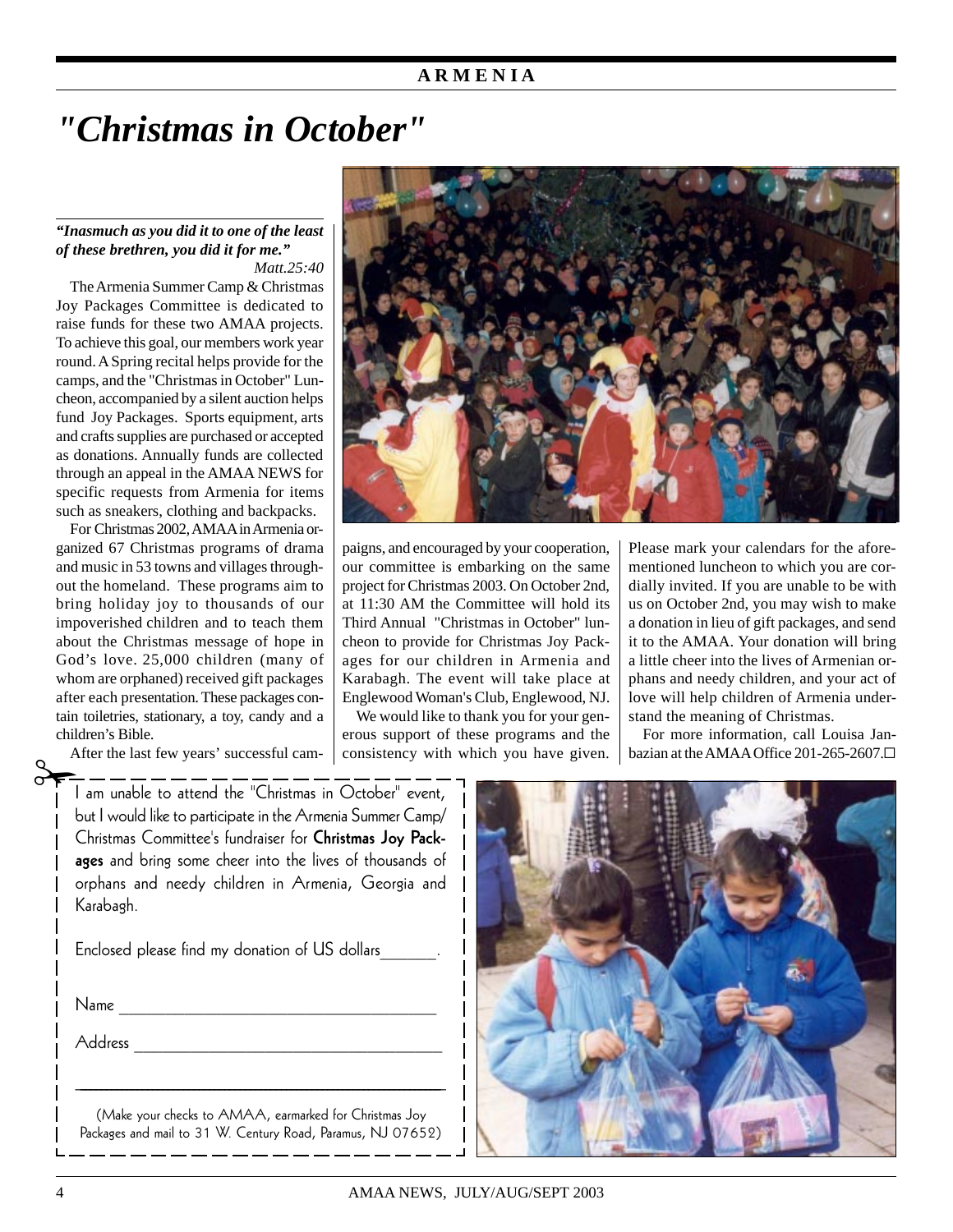## **A R M E N I A**

# *Evangelical Church of Armenia - Aintab*

**T**wo years ago, the Calvary Armenian Congregational Church Missions Committee, upon the recommendation of the Armenian Missionary Association of America (AMAA), budgeted \$5,000 for the remodeling of an old two story building in Aintab, Armenia, which the AMAA had purchased a few years ago for the local church.

Progress has been made mostly with volunteer physical labor, and the two-story building was remodeled and is ready to be used as a small church.

The first floor will be used as a Sunday School, with separate hall and classroom. The second floor will be used as a church hall and offices. The Church hall is planned to accommodate 200 parishioners.

Aintab is a village situated about 12 miles south of Yerevan. It has

a population of several thousand, most of whom are unemployed. Most maintain their existence by growing produce in their backyards.

The congregation of the Evangelical Church of Armenia in Aintab was formed in 1991. The current pastor, Brother Hovig Frangulian took over its leadership in 1994.

The church had 53 baptized members, but due to economic crisis, many had emigrated seeking employment and the membership has dropped to half. Weekly SundayWworhsip service is attended by 35



people.

In addition to weekly Sunday worship services, church life includes weekday Bible studies for adults and weekly Sunday School services, attended by over 40 children.

Brother Dickran Haroutounian is the assistant of pastor Frangulian. Both live in Yerevan and commute to Aintab for ministry.

The church's Christian Education ministries include Sunday School for children, Youth Ministry and Young Adults group.

14 young people attend the youth group and 13 attend the young adult group. $\square$ 

# *A Visit To The Javakh Region*

**R**ev. Rene Leonian, the representative of the Armenian Missionary Association of America (AMAA) in Armenia, recently visited Akhalkalak and spent three days with the Armenian Community of the region.

Akhalkalak is located in the southern part of Georgia in the region of Javakh. It borders the northern part of Armenia. There are over 100,000 Armenians living in the region. The social conditions of the people in Akhalkalak are very poor and very limited. They receive a few hours of electricity per day. Most of the houses in the village lack running water.

The Armenians in Akhalkalak feel great joy when people from Armenia or Diaspora visit and spend time with them. Rev. Leonian's visit was once again a testimony to the fact that the AMAA and the Armenian Evangelical Community have not forgotten and abandoned the Armenians in Akhalkalak and with their visits and encouragement they collaborate with the church activities in the Gumburdu, Sulta, Akhalkalak and Akhaltzke villages, where there are regular church services, Sunday Schools, Bible Study groups and Vacation Bible Schools. These activities are supported by the

### AMAA.

Rev. Leonian visited with the priest of the Armenian Apostolic Church and discussed with him the social affairs, spiritual life, the growth of Christian Education plans and specially ways to stop the spread of cults, such as the Jehovahs Witnesses. The priest highlighted the importance of the "Jehovahs Witnesses" book which was published by the AMAA, which explains clearly the negative impact of the cult on people and shows ways of staying away from it.

Rev. Leonian also met with the Director of Akhalkalak Hospital with whom he discussed possiblities of providing aid from the AMAA.

The Armenians of Akhalkalak have great desire to listen to God's word and put their trust in the faith of their forefathers. They appreciate all the spiritual and

moral help they receive from the AMAA and state that without the help of the AMAA it



would almost be impossible to continue in their spiritual and social journey.  $\square$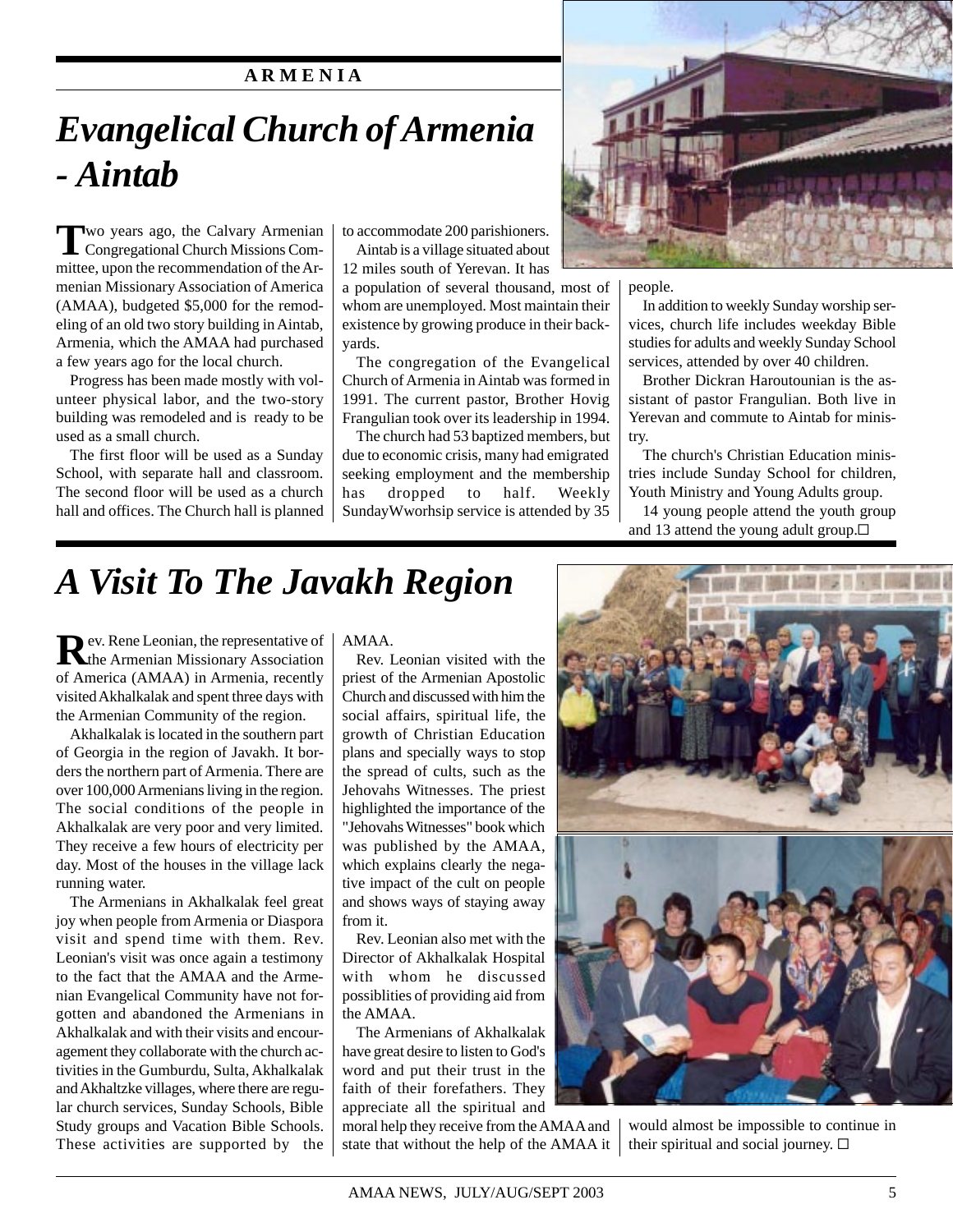# *AMAA Grants \$325,000 in Scholarship Aid*

**M** r. Robert Hekemian, Jr., of Saddle River, NJ, reported that the Armenian Missionary Association of America (AMAA) has awarded a total of \$115,000 in direct scholarship aid to 70 Armenian college and university students for the academic year 2003-2004. In addition, \$10,000 in scholarships were awarded to college students in Armenia and \$200,000 to various institutions of higher learning and charitable organizations for distribution as scholarship grants to needy and qualified Armenian university students in the Middle East, including Haigazian University.

Mr. Hekemian is the chairman of the AMAA Scholarship Committee, which allocates the awarding of the Association's scholarships in the form of grants to deserving students. Each applicant's documents are reviewed thoroughly by the eight-member committee, taking into account such factors as academic performance, financial need, character references and leadership potential. For the 2003-2004 academic year, the Committee reviewed a total of 80 applications.

Application for academic grants is open to all undergraduate students of Armenian extraction attending an accredited college or university on a full-time basis. Application forms are available each year beginning in January, upon a written request by the applicant. The deadline for requesting Scholarship Application forms is April 15 and the closing date for applications is May 15 of each year. Once the applications are received, they are processed by the AMAA staff and given to the Scholarship Committee. After reviewing and discussing each application in detail, the Scholarship Committee considers, in light of how much scholarship money is available, which applicants merit financial aid and how much that aid should be.

Since its formation in the mid-1970's, the AMAA's Scholarship Program has provided over three million dollars in the form of grants and loans to more than 3,500 students in the United States and Canada.

This year, upon the recommendation of the Scholarship Committee, the amount of the grants was increased making it much more meaningful to meet the ever-increasing cost of higher education.

Funds for the AMAA's College Scholarship Program are provided from the income of endowment funds established by individuals and families concerned about the education of Armenian youth. There are currently about 70 such AMAA endowment funds, the major being the Hekemian Family Trust and the Stephen Philibosian Fund.

In November of last year (2002) \$100,00.00 was added to the AMAA Schol-

|                                                                                                                 | $\Box$ I will establish an Endowment Fund. Please send me details. |
|-----------------------------------------------------------------------------------------------------------------|--------------------------------------------------------------------|
| $\Box$ I will contribute $\mathbf{\S}$ _______ to this program.                                                 |                                                                    |
| Name                                                                                                            |                                                                    |
| Address and the contract of the contract of the contract of the contract of the contract of the contract of the |                                                                    |
|                                                                                                                 |                                                                    |

arship fund in memory of Jeffrey Kerbeykian, a young architect, in whose memory, both his parents, Mr. & Mrs. Edward Kerbeykian of Tenafly, NJ, and Mr. & Mrs. Robert S. Hekemian of Saddle River, NJ, long-time family friends, made significant donations to support the program.

Other AMAA funds whose income provided scholarships for this year's recipients are: John & Sona Abajian, John and Mary Abrahamian, Rev. Hovhannes Agnerian, Haigazoun & Angel Andonian, Dr. Robert Nerses Armen, Aynilian Family, Vahan and Grace Azadian, Rev. Antranig Bedikian, Tavit & Sirvart Bogosian, Rev. Dr. Giragos and Yeprouhie Chopourian, Giragos M. & Helen T. Churukian, Arthur Dadian, Drs. Nazareth & Ani Darakjian, Dr Haig Robert Darpinian and Berjouhie Timourian, Hagop & Esther Dohanian Family, Armine Ejdaharian/ Bilezikjian, Dr Meguerditch Ejdaharian, Rev. S.K. & G.T. Emurian, Ani Etoyan, Flora & Diane Galoostian, Charles Mesrob Garabedian, Leon & Matilda Giridlian, Louise Googooian, Anne (Googooian) Halford, Angele Bedrossian Hancock, Khacher and Puzant Guzelimian, Martin Hatch Jr., Dr. Michael S. Hovenanian, Peter and Sara Hovenanian, Paul & Arousiag Iskiyan, Martha D. Jedidian, George & Elizabeth Jeriisian, Karekin Kaboulian, Ohannes & Araxie Karamanoukian, Alice Odian Kasparian, Kevork H. and Sirvart Kassouny Kavouksorian, John G. Kazanjian, Moses Keshishian & Victoria Hadidian, Dr. John Keuhnelian, Lucy Kezlarian/Philipian, Rev. & Mrs. Dikran & Yester Koundakjian & Haroutune & Salihe Berejiklian, Araxie Kouyoumdjian Poladian, Hrant, Dolores and Roseanne Krikorian, Serge and Ann Krikorian, Prof. Lootfi Levonian, Yervant & Virginia Levonian, Samuel & Victoria Magzanian, Rahel & Osanna Makanian, Edward & Helen Mardigian, Albert, Henry & James Mouradian, Leon Mouradian, Murad & Yevkin Muradian, Raymond & Marie Nahigian, George & Alice Philibosian, Altoon & Sarah Saprichian, Dickran & Flora

*(cont'd on the next page\_*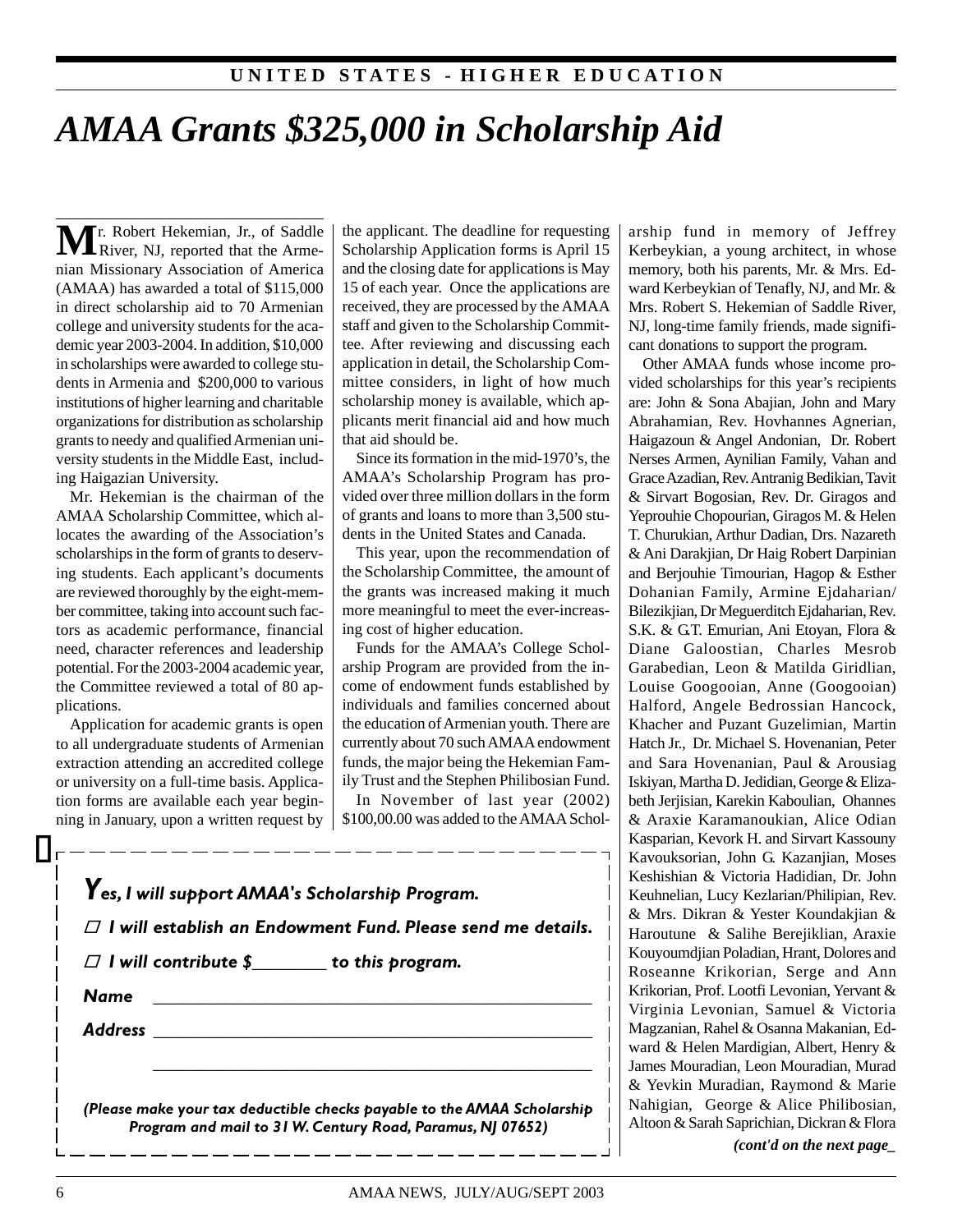# *\$100,000 Scholarship Fund Established In Memory of Jeffrey Kerbeykian*

The Armenian Missionary Association<br>
of America announced the creation of a \$100,000 Scholarship Fund in memory of Jeffrey Kerbeykian who, at the age of 46, suffered an untimely and tragic death on May 5, 2002. The fund is established by a joint contribution of \$100,000 by Mr. & Mrs. Edward Kerbeykian of Tenafly, NJ, parents of Jeffrey, and Mr. & Mrs. Robert S. Hekemian of Saddle River, NJ, long-time friends of the Kerbeykian family. Scholarships will be awarded to qualified Armenian students studying Architecture or Engineering.

Jeffrey Kerbeykian was a devoted family man and gifted architect who lived in Forest Hills, NY with his wife Sophie and their children Nicole, Brian and Talene. Jeffrey's great success on both a personal and professional level stemmed from his keen knowledge, his clear vision and aggressive goals. Upon graduation from Fort Lee High School in NJ, he enrolled in the Architectural Program at Rensselaer Polytechnic Institute (RPI), from which he received his Bachelor Degree in Science and Architecture. During his fourth year at RPI, as part of the one-year, on-the-job work program, Jeffrey worked for General Electric and was sent to Iran. There he consulted and worked with Gostaresh Mazkan, a local architectural and construction firm that built modular housing in Southern Iran.

While in Iran, Jeffrey met his wife Sophie Djanece and, in 1984, they were married and moved to Forest Hills, NY. Jeffrey's

### *(cont'd from the previous page)*

Sarkisian, Krikor & Anna Sermabeikian, Berjouhi Sherene, Diran Simpadian, Edward & Hovnan Tashian, Telfeyan Evangelical Fund, Ezras & Nellie Tellalian, Dr. Jirayr & Louise Tezel, Rev. Edward S. Tovmassian, and several small funds with incomes less than \$250.

Many of the scholarship recipients from the past have come forward to support this program. They have established endowflourishing architectural career began with the firm of Litchfield Grossfeld Architects in 1979 where he focused on the design of office, retail and low-income housing. After a few years, he went to work for William Hall Associates. In the late 1980s, Jeffrey joined the firm of Norman Rosenfeld Architects where he specialized in the design of medical and institutional buildings. Ultimately, in 1999, Jeffrey established the firm of Gertler Wente & Kerbeykian Architects. Among Jeffrey's most recent clients were New York Cornell Medical Center and Columbia Presbyterian Hospital. In October 2002, the Queens Dermatology Center, designed by Jeffrey, was awarded the Queens Chamber of Commerce Building Award for its excellence in Design and Construction. Since 1926, the Queens Chamber of Commerce has awarded this prestigious award in recognition of outstanding design and construction in the borough. In 2002, a plaque was displayed in this newly completed structure in honor of Jeffrey. In addition, for Jeffrey's excellent design of the Endoscopy Suite at New York Presbyterian Hospital, considered the foremost facility in the country, prominent recognition has been given to Jeffrey in this facility. Norman Rosenfeld, a fellow architect and Jeffrey's mentor, praised Jeffrey's exceptional talent, knowledge and professionalism and recognized Jeffrey as the problem solver among his fellow architects and oftentimes referred to him as the "Architect of Architects".

ment funds of their own or in their modest way have supported this program.

The needs remain enormous and additonal funds will be appreciated. With every dollar provided in support of this program, one more college student will have a chance to achieve his or her goal. We will urge our members and friends to remember this program and contribute to it. A coupon of contribution is provided on the previous page.  $\Box$ 



*Jeffrey Kerbeykian*

Jeffrey also devoted his time and talent to the Armenian Church of the Holy Martyrs where, as a member, he served on the Parish Council and the Building and Long-Range Planning Committees. In addition, he acted as a consultant on the Clinic Planning Committee of Armenia Fund USA. However, Jeffrey's community involvement did not stop there. Upon moving to Forest Hills with his family in 2001, he was appointed to the Architectural Committee of the Forest Hills Gardens Corporation where his talents were quickly recognized and appreciated.

Jeffrey's dedication went well beyond his clients and profession. He was faithfully devoted to his family and community. He was a compassionate and loving husband, father, son and brother. His love for his family was constantly and undeniably evidenced by his amiable personality and his zeal for life.

Jeffrey is survived by his wife Sophie, his three children Nicole, Brian and Talene, his parents Edward and Shirlee and his brother Craig. He will be deeply missed by his family, friends and all who were privileged to know him.G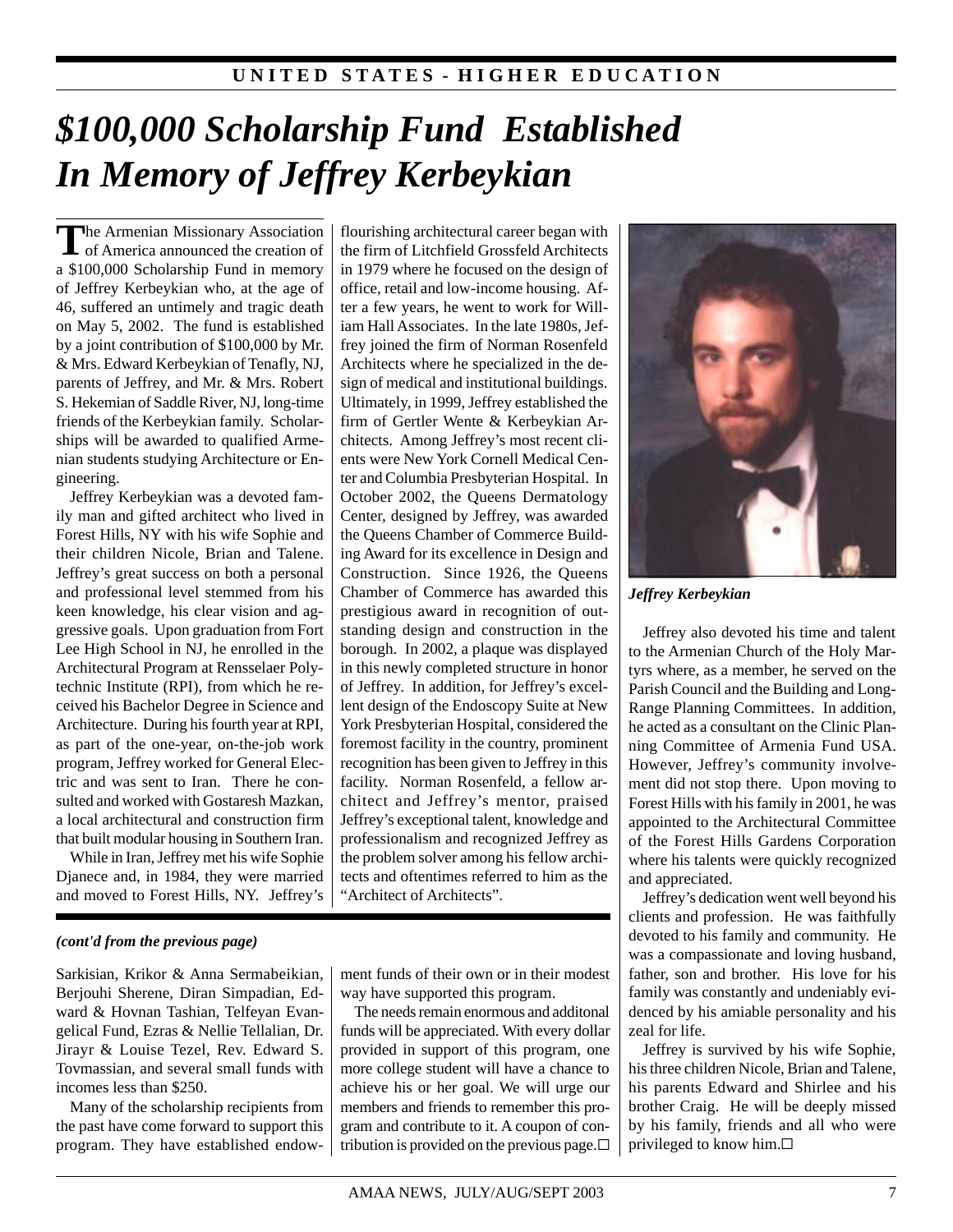## **L E B A N O N - H I G H E R E D U C A T I O N**

# *Haigazian University Commencement 2003*

In his first commencement as President of<br>Haigazian Univeristy, the Rev. Dr. Paul n his first commencement as President of Haidostian conferred 33 Bachelors of Arts and Sciences, 44 Bachelor of Business Administration and Economics, 2 Masters of Arts degrees (one in Clinical Psychology and the second in School Education). Dr. Haidostian also conferred 7 honorary degrees to several graduates with high academic records.

After the invocation by Rev. Nishan Bakalian, Dr. Haidostian welcomed graduating students, friends and relatives, and asked immediate parents to stand up in recognition of their hard work and investment in their children's education, while over 1000 guests applauded this accomplishment.

In his commencement address, Dr. Haidostian highlighted this happy occasion entitled for celebration, calling it a moment of "pride to Lebanon and to Haigazian" because of the host of human treasures, brains and professionalism it instigates and produces.

The ceremony included a keynote address by guest speaker Dr. Haroutune Armenian, President of the American University of Armenia (AUA), who spoke highly on HU's academic achievements focusing on the necessity for HU to continue spreading knowledge among future generations.

Just before his speech, Dr. Armenian awarded Dr. Haidostian with the AUA honorary medal marking its  $10<sup>th</sup>$  anniversary during the 43 commencement exercises that took place on July 3, 2003.

The program also included the addresses of the two valedictorians, Ali Abdel Sater, from the Faculty of Arts and Science, a Medical Lab graduate and Nanor Karageozian, from the Faculty of Business Administration and Economics, a Business graduate.

Following was the presentation of the diplomas, which were carried out, by the Dr. Arda Ekmeji, Dean of Arts and Sciences and Dr. Fadi Asrawi, Dean of Business Administration and Economics.

The Commencement Program ended with the benediction of Rev. Megerdich Karagoezian, President of the Union of Armenian Evangelical Churches in the Near East. G



*President Rev. Dr. Paul Haidostian and the Faculty of Haigazian University.*

# *Haigazian Women's Auxiliary of Los Angeles Donates \$20,000 for Scholarships*

Members of the Haigazian University Women's Auxiliary of Los Angeles, CA, welcomed Haigazian's President, Rev. Dr. Paul Haidostian during his brief stay for the Trustees meeting.

Dr. Haidostian assumed his leadership role in September 2002 and has been unflagging in his efforts to maintain and augment the University's high level of academics.

The urgent need for scholarships at Haigazian prompted the Auxiliary to earmark \$20,000 for that purpose. The Auxiliary hopes that others will also count Haigazian worthy of support.

leaders are prepared in cooperation with the Near East School of Theology. The University is also meant to serve a wide variety of students, who represent all religious groups. The academic freedom to which the University aspires is inspired by the liberating effect of the Christian faith. In order to help students explore their belief system and develop a consistent and informed personal theology, the University offers courses in religion and philosophy; it makes voluntary chapel services, public lectures, and retreats available for both students and faculty.

the responsible owner and manager of the University, where teachers, ministers, and

The Armenian Evangelical community is



*(l to r) Mrs. Julia Aharonian, Mrs. Joyce Stein, Rev. Dr. Paul Haidostian, Mrs. Grace Kurkjian and AMAA President, Mr. Andrew Torigian.*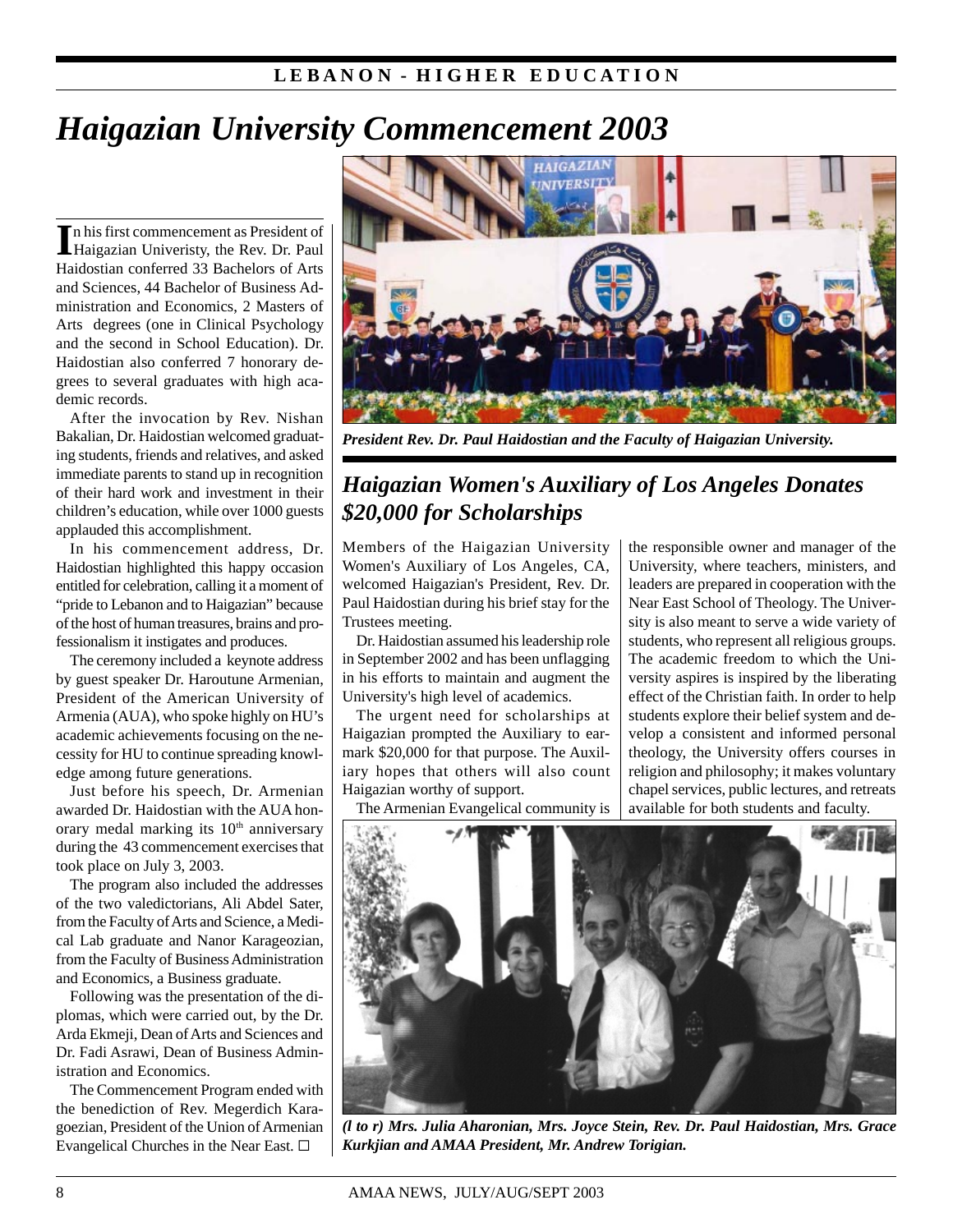## L E BANON - SOCIAL SERVICE

# *The Social Service Programs in Bourdj Hammoud, Lebanon*

The Social Action Committee (SAC) enjoyed ministering to people<br>of all ages and various needs this past year. Thanks to the funding of the Armenian Missionary Association of America and the Action Chretienne en Orient, along with the support of local churches and Christian Endeavor groups, and by God's assistance, the Committee rendered its spiritual, social and educational services through personal and group work.

### **Children's Playground**

40-50 children gather in the Social Center's premise every Saturday morning, from 8:30 am to 12:00 pm. They actively participate in worship, Bible class, crafts, games, general knowledge contests and outings.

The children attending the playground activities face many challenges. The leaders help the children to think of ways to deal with trying situations.

The playground also makes it possible for the workers to build a relationship with the parents. Many mothers bring in social issues related to their family, marriage relationship, and financial situation and seek for guidance and consultation.

During the summer, the playground runs five days a week for six weeks. The children's number ranges from 80-120. The program includes worship, Bible lessons, crafts, Arabic, English and Math classes, games, and outings.

#### T**he Junior's Program**

20-25 teenagers gather every Sunday afternoon for worship, Bible Study, games, outings, service projects and discussions of various Christian and social topics. They enjoy the presence of six volunteers from local CE groups who have built close relationships with them and support them in their growth and inquisitiveness.

#### **The Women's Group**

The idea in gathering the women together was to present to them a series of discussions on family and social issues related to their lives. However, it developed into weekly sessions of macramé handiwork, which in the end they will be able to sell to provide them a decent income for essential needs. A close, personal relationship is built with a number of those women through home visits and follow-ups.

#### **The Study Room**

This is another group that targets students who need assistance in their studies. Two teachers supervise 15-20 students, who stay at school in the afternoon and have a chance to do their homework.

### **Financial Contributions**

Financial contributions are made to assist families and individuals of Armenian Evangelical churches. Old people living alone, or those who have children struggling with their own financial restrictions, receive a monthly allowance. Although it is a small amount, it provides bread for food or necessary fees to be paid.

Because of lack of an appropriate and affordable medical insur-



*The Study Room.*

ance scheme in Lebanon, the families and elderly struggle with paying the expenses of medicine, hospitalization, and other medical care. Similarly, meeting institutional care expenses is a burden for families. The SAC supports the elderly by participating in paying for the services of a number of institutions - the Old Age Home, the Zvartnotz Institute for Mentally Handicapped, and the Azounieh Sanatorium for the elderly.G

# *Trad School Reaches Out at Easter*



This year, specifically at Easter, the Trad Armenian Evangelical<br>School of Bourdj Hammoud, Lebanon, had something special for the parents of the students.

As some of the students come to school without having breakfast, without sandwiches and some bring only bread, the staff of the school decided to reach out to all of their students by preparing food boxes for them. They wrote letters to many individuals in their churches and around, asking help for this project. Most of them responded more generously than expected. Some sent food and many others sent money.

80 food boxes for each family of Trad School were prepared. The boxes contained food stuff items, such as sugar, rice, cracked wheat, lentil, beans, peas, pasta, cheese, jam, oil, milk, canned meat, chocolate, biscuit and candies. On April 15, the parents came and took their share. They were very thankful and glad for such a surprise Easter gift.□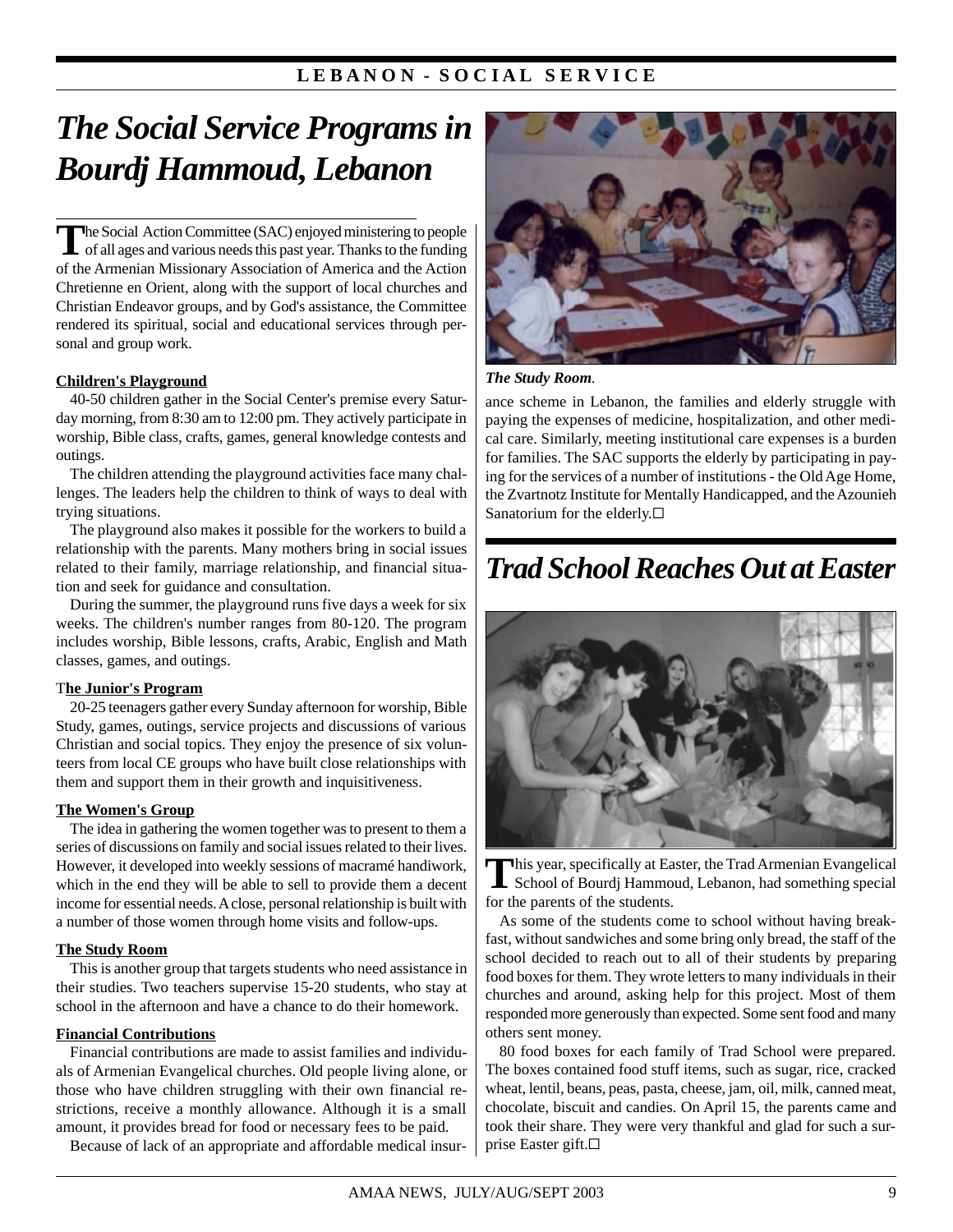## **P U B L I C A T I O N S**

# **AMAA BOOK SERVICE PROGRAM**

| ARMENIAN CHRISTIANITY, by Aharon Sapsezian, The Faith of a                                                                                                                                                                                                                                                                     | count of events in Kharpert during the Genocide 1915-1917,                                                                                                                                                                                                                                     |
|--------------------------------------------------------------------------------------------------------------------------------------------------------------------------------------------------------------------------------------------------------------------------------------------------------------------------------|------------------------------------------------------------------------------------------------------------------------------------------------------------------------------------------------------------------------------------------------------------------------------------------------|
| ARMENIAN CHURCH ARCHITECTURE, by Lawrence K. Cone, Ar-<br>menian church architecture as it is exemplified in stone                                                                                                                                                                                                             | FAITH, Снивсн, Mission, by Vigen Guroian, 176 pp, pb. No. 244<br>\$14.95                                                                                                                                                                                                                       |
| monuments built throughout the ages, 159 pp., hc. No.                                                                                                                                                                                                                                                                          | <b>FAMOUS EVENTS AND PEOPLE IN THE ARMENIAN CHRISTIAN HISTORY</b><br>(In Armenian) - by Rev. Dr. Vahan Tootikian, 320 pp, hc.                                                                                                                                                                  |
| ARMENIAN EVANGELICAL CHURCH 2000 - Compiled and Edited by<br>Rev. Movses B. Janbazian, An album illustrating and describ-                                                                                                                                                                                                      | HAIGAZIAN ARMENOLOGICAL REVIEW - Vol. 18 (Beirut 1998), 426                                                                                                                                                                                                                                    |
| ing each organized Armenian Evangelical Church in the Arme-<br>nian Evangelical world family in 18 countries (over 300 pic-<br>tures). It also includes a directory of Armenian Evangelical min-                                                                                                                               |                                                                                                                                                                                                                                                                                                |
|                                                                                                                                                                                                                                                                                                                                | HAIGAZIAN ARMENOLOGICAL REVIEW - Vol. 19 (Beirut 1999), 463                                                                                                                                                                                                                                    |
| isters worldwide. This album may be useful not only as a refer-<br>ence work, but also as a "snapshot" of the Armenian Evangeli-<br>cal Church family as of the year 2000. 125 pp., hc, No. 292<br>\$20.00                                                                                                                     | THE HERITAGE OF ARMENIAN LITERATURE, VOLUME I, FROM THE<br>ORAL TRADITION TO THE GOLDEN AGE, 388 pp., hc, No. 288<br>\$35.00                                                                                                                                                                   |
| ARMENIAN HISTORY TIMELINE, by Hagop & Marilyn Arshagouni, 52                                                                                                                                                                                                                                                                   | INHERITING PARADISE, by Vigen Guroian, 95 pp., pb, No.                                                                                                                                                                                                                                         |
| ARMENIAN LEGENDS, as told by Armenian great poet/writer<br>Hovhannes Toumanian and translated into English by Arshavir                                                                                                                                                                                                         | INTRODUCTION TO NEW TESTAMENT (in Armenian), by Jerair                                                                                                                                                                                                                                         |
| Mckertich, 118 pp., pb. No. 294 \$12.00                                                                                                                                                                                                                                                                                        | "Rev. Dr. Movses B. JANBAZIAN - MAN OF VISION WITH A MIS-<br>sion, Recently published by the AMAA depicts the life and                                                                                                                                                                         |
| ARMENIAN NEEDLELACE AND EMBROIDERY, by Alice Odian Kasparian,<br>A photographic collection of more than 100 priceless speci-<br>mens (a third in color), plus step-by-step instructions for mak-<br>ing two dozen easy needlelace patterns and diagrams for<br>sophisticated Marash embroidery, 127 pp, hc. No. 120<br>\$15.00 | excerpts from the works of Rev. Dr. Movses B. Janbazian, the<br>past Executive Director of the AMAA, who dedicated his en-<br>tire life to God and to the Armenian People. His writings are a<br>testament to his dedication. 278 pp., hc. No.304  Compli-<br>mentary - a donation may be sent |
| ARMENIAN RESOLVE TO SURVIVE TURKISH GENOCIDE, by Douglas Y.                                                                                                                                                                                                                                                                    | LIFE's LIVING TOWARD DYING, by Vigen Guroian, 108 pp., pb, No.                                                                                                                                                                                                                                 |
| THE BENEFITS AND CONTRIBUTIONS OF THE ARMENIAN EVANGELICAL                                                                                                                                                                                                                                                                     | MESHACH PAUL KRIKORIAN, Armenian shepherd boy Survivor of                                                                                                                                                                                                                                      |
| CHURCH TO THE ARMENIAN NATIONS - On the 1700th Anniversary of<br>the Proclamation of Christianity as Armenia's State Religion<br>(In English and in Armenian) - by Rev. Dr. Vahan Tootikian, 190                                                                                                                               | atrocities Lover of all souls Lover of God Evangelist<br>Preacher. His Life His early writings Reprint of his first<br>book - The Spirit of the Shepherd, by Miriam Taylor Wert, 221                                                                                                           |
| BLESSINGS IN BITTER CUPS, by Rev. Giragos H. Chopourian,                                                                                                                                                                                                                                                                       | Musa Dag HBoy, by Rev. Garabed Tilkian, Story of Survival & Service,                                                                                                                                                                                                                           |
| Ph.D., Tragic, yet triumphant story of a small clan of success-                                                                                                                                                                                                                                                                | 143 pp., pb. No. 232Complimentary - a donation may be sent<br>NEITHER TO LAUGH NOR TO WEEP by Rev. A. hartunian, A memoir of                                                                                                                                                                   |
| ful working class Armenians, living in Turkey, just prior to the<br>outbreak of World War I, 250 pp, hc. No. 305  \$20.00                                                                                                                                                                                                      | the Armenian Genocide, 204 pp., pb. No. 56C  \$9.95                                                                                                                                                                                                                                            |
| A BRIEF HISTORY OF ARMENIA, by Rev. Sarkis Papajian, 134 pp,                                                                                                                                                                                                                                                                   | SURVIVAL OR REVIVAL: Ten keys to church vitality, by Carnegie S.                                                                                                                                                                                                                               |
| CHRISTIANITY, VOL. I, by Rev. Dr. Vahan Tootikian, 254 pp., hc.                                                                                                                                                                                                                                                                |                                                                                                                                                                                                                                                                                                |
|                                                                                                                                                                                                                                                                                                                                | TENDING THE HEART OF VIRTUE, by Vigen Guroian, 198 pp., hc,                                                                                                                                                                                                                                    |
| CHRISTIANITY - VOL. II, by Rev. Dr. Vahan Tootikian, 421 pp., hc.                                                                                                                                                                                                                                                              | UNDERSTANDING THE OLD TESTAMENT, by Rev. Dr. Vahan Tootikian,                                                                                                                                                                                                                                  |
| CLAWS OF THE CRAB: GEORGIA AND ARMENIA IN CRISIS, by Stephen                                                                                                                                                                                                                                                                   | ALBUM OF PAINTINGS (Contemporary Armenian Art, by Rafael                                                                                                                                                                                                                                       |
| CONVERSATIONS WITH CONTEMPORARY ARMENIAN ARTISTS, by Jackie                                                                                                                                                                                                                                                                    | L'AUTOMNE D'OR, by Patric Mesna, (Photo album of pictures<br>of the people, country sides, biblical sides of Armenia), 160                                                                                                                                                                     |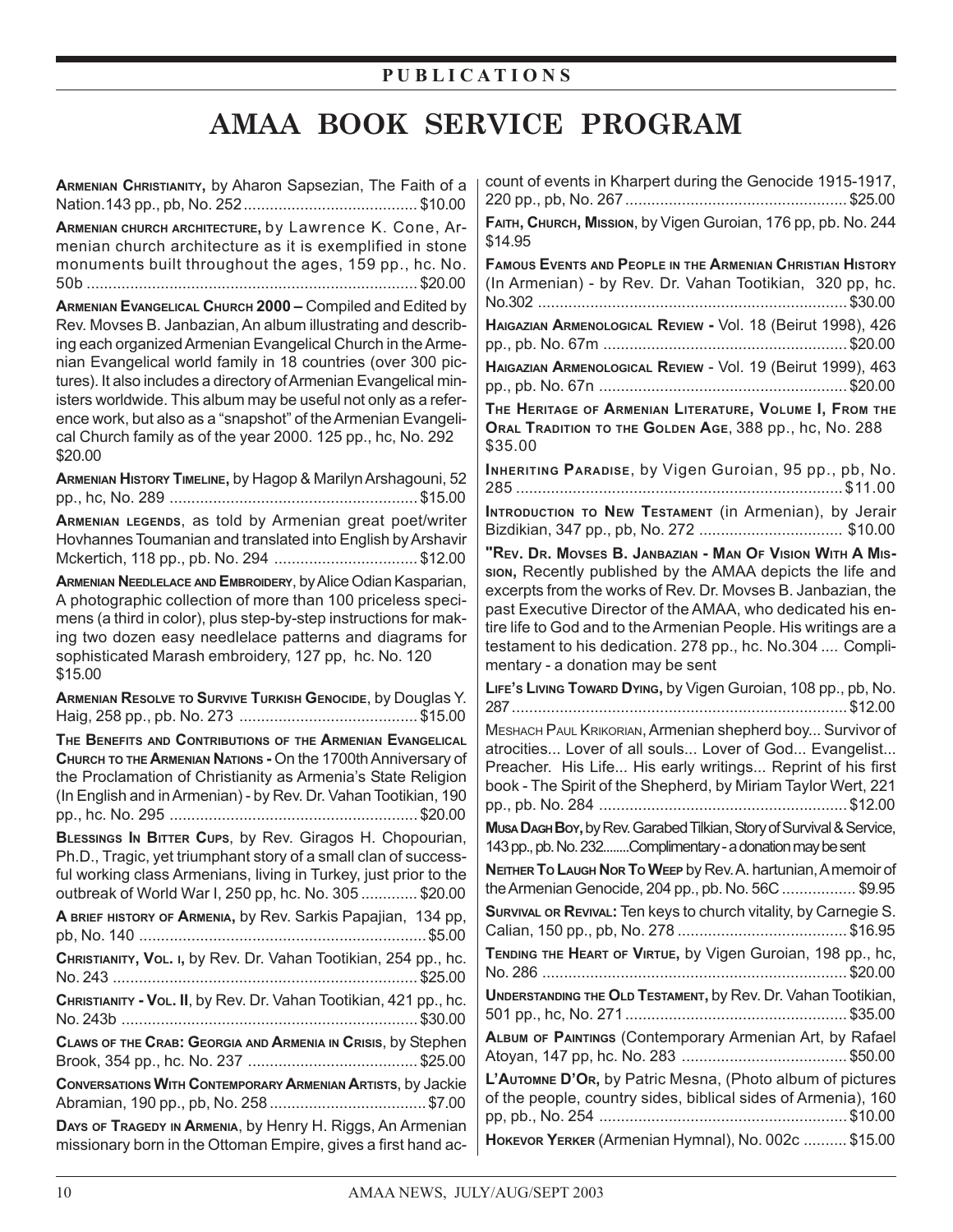## **P U B L I C A T I O N S**

| NOR YERK YERKETZEK DEROCH (Armenian Hymnal), Beirut 1989,     |
|---------------------------------------------------------------|
| NOR YERK YERKETZEK DEROCH (Armenian Hymnal), Beirut 1996,     |
| "PAREE YEGAK" (Welcome) - Hand crafted trivets of solid wood, |

No. 26a ............. \$5.00, plus \$3.00 for shipping and handling, **ARMENIAN FAMILY'S CALENDAR** (in Armenian) - Colorful Bible

pictures on each page and Bible verses for each day. No. 251................... \$10.00 plus \$2.00 for shipping and handling.

## **TAPES & CDs**

**A VIOLA RECITAL** - Brahms, Schubert, Gomidas, Bagdasarian, Milhaud, Reger - by Gor Hovhannisyan, Viola and Gary Kirkpatrick, Piano. Recorded live on May 5, 2002 during a benefit recital sponsored by the AMAA's Armenia Summer Camp and Christmas Committee.#301 ................ \$15.00

**DESNEM ANEEN OU...** Armenian Christian and Popular songs by the youth choir "Yerk Yerkots" (Song of Songs) of the AMAA-Armenia. #302 ............................................................ \$15.00

**AMAA'S "YOUNG VIRTUOSOS" OF ARMENIA** - North American Concert Tour 2000 (CD), Musical Ensemble of 6 talented children - ages 9-14 (violins, cello, flute & Piano) - Armenian and international classical music, No. 293 ........................ \$10.00

**THE ART OF THE ARMENIAN TAR**, (CD) Hovannes Darbinian No. 300............................................................................. \$15.00

**BACK TO ARMENIA** - Samuel Yervinian (violin) and Armen Aharonian (Piano), (CD), No. 298 .............................. \$15.00

**GARODK** - Stepan Sarafian (Violin) and Armen Aharonian (Piano), (CD), No. 299 ................................................... \$15.00

**NOR YERK - TZENDZATZEK DEROCHMOV** (Rejoice in the Lord) #3

(in Armenian - CD), No. 208d ...................................... \$15.00

**NOR YERK - TARTZIR, AZKS HAY** (Return to me, My Armenian People) #4 (in Armenian - CD), No. 208f ..................... \$15.00

**NAYINK HISOUSI #1 & 2, AND HAYREPAGHTS** by Rev. Barkev Apartian No. 211 (\$10 each if sold separately) Set of 3 tapes \$25.00

**"SERPAZAN YERKER"** (tape), Sacred Music Chorale, conducted by Dr. John Merjanian, No. 193 .................................. \$10.00 **YEREVAN WOMEN'S CHOIR**, (CD) No.. 207a ..................... \$15.00

## **ARMENIAN BIBLES OLD & NEW TESTAMENTS**

| <b>OLD &amp; NEW TESTAMENT (hc-extra large) No. 13k,  \$15.00</b> |  |
|-------------------------------------------------------------------|--|
| THE 1700TH ANNIVERSARY ARMENIAN REFERENCE BIBLE (hc green -       |  |
| ARMENIAN NEW TESTAMENT ON TAPES (The Four Gospels - Mat-          |  |
| thew, Mark, Luke and John) No. 195, \$20.00                       |  |
| SERPAZAN BADMUTIUN, (Children's Bible) No. 155b  \$10.00          |  |
| NEW ARARAT EASTERN ARMENIAN NEW TESTAMENT (Soft- Cover, No.       |  |
|                                                                   |  |

*If you are interested to receive any one of the following books from the AMAA's Book Service Program, please fill out the form below, and we will be glad to mail them to you free of charge if you cover the shipping and handling charges.*

**THE GOLDEN AGE** by A. A. Bedikian, 128 pp, pb, No. 8

**THE ARMENIAN EVANGELICAL REFORMATION CAUSES AND EFFECTS**, by G. H. Chopourian, 170 pp, hc, No. 50

**OUR ARMENIAN CHRISTIAN HERITAGE**, by Rev. Dr. G. H. Chopourian, 122 pp, pb, No. 50a

**THE ARMENIAN EVANGELICAL CHURCH**, by Vahan H. Tootikian, 322, pp, pb, No. 92b

**THE REVEREND KARA KRIKOR HAROUTUNIAN OR A GUILELESS LIFE**, Translated from Armeno-Turkish by B.B. Ajemian, Edited by G. H. Chopourian, 58 pp, pb, No. 174

**THE CULTURAL CONTRIBUTIONS OF PROTESTANTISM TO THE AR-MENIAN NATION AND NOTABLE ARMENIAN WOMEN OF HISTORY** by Yeghia S. Kassouny, 61 pp, pb, No. 175

**YOLJULUK - RANDOM THOUGHTS ON A LIFE IN IMPERIAL TURKEY**, by William Nesbitt Chambers, 125 pp, pb, No. 182

**ESCAPE TO MUSA DAGH OR THE BANISHMENT OF ZEITOU AND SUEDIA'S REVOLT**, by Rev. D. Antreassian, 74 pp, pb, No. 234

**ARMENIA - PORTRAITS OF SURVIVAL**, Photographs by Jerry Berndt, Introduction of Donald E. Miller, 48 pp, pb, No. 240

**LEADER FOR SALVATION (ARACHNORT PERGOUTIAN)**, in Armenian, by Rev. Father Kapriel DerHaroutunian, 71 pp, pb. No. 304

## **BOOK ORDER FORM**

Please forward Book(s) {List by catalogue  $No.(s)$ }

 $\Box$  for a

total of \$ plus \$ for postage and handing. In the U.S. add US\$4.00 for first copy and US\$2.00 for each additional book. In Canada add US\$6.00 for first copy and add US\$3.00 for each additional book (order books by catalogue numbers).

Name Address \_\_\_\_\_\_\_\_\_\_\_\_\_\_\_\_\_\_\_\_\_\_\_\_\_\_\_\_\_\_\_\_\_ City State  $\qquad \qquad$  Zip Enclosed is my check for \$ \_\_\_\_\_\_\_\_\_\_\_\_\_\_\_\_

(Make checks payable to AMAA - Canada: Payable in U.S. dollars - Prices subject to change)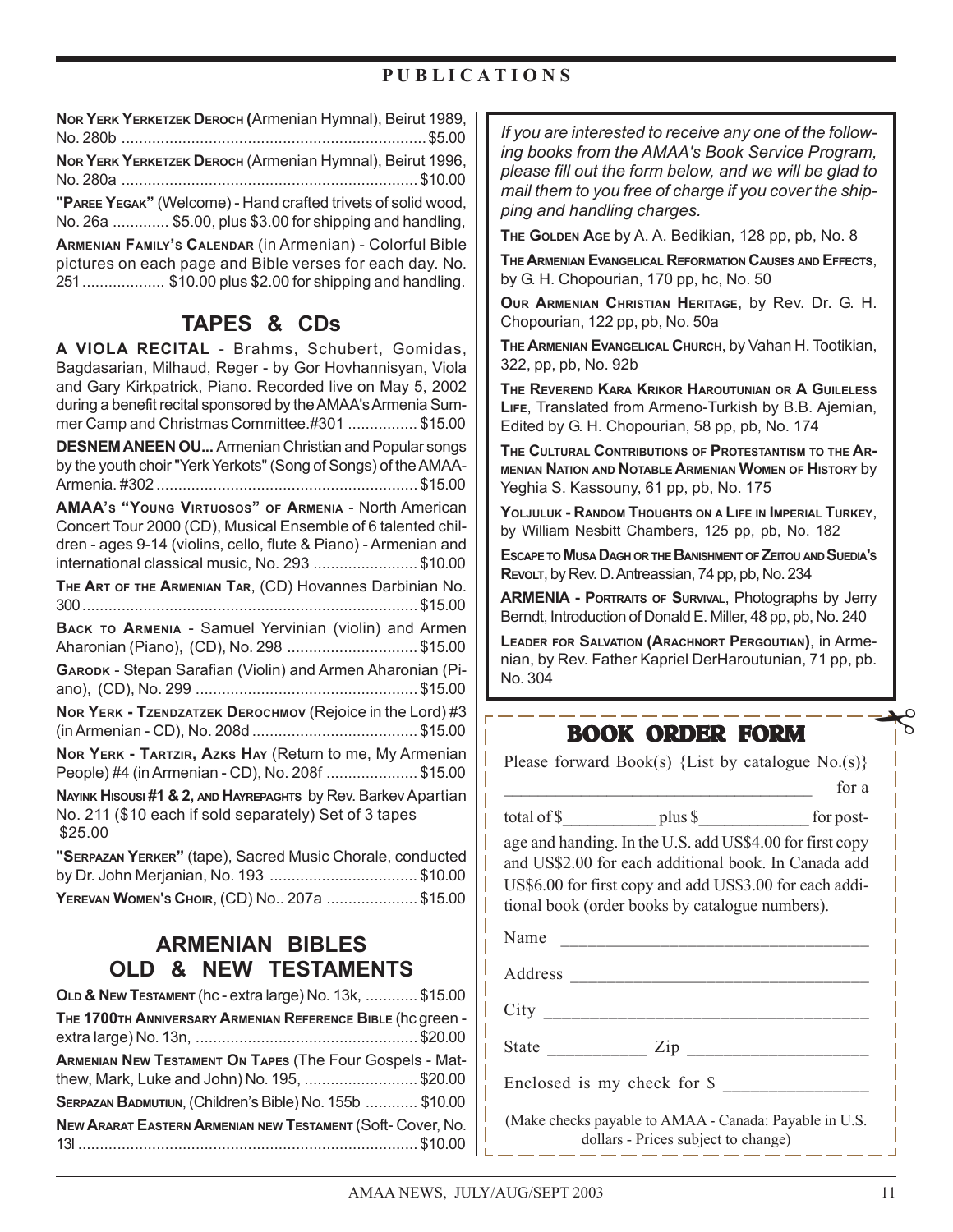# Մեր Քրիստոնէական Առաքեյութիւնը

## վեր. Ռրնէ Լեւոնեան\*

ि եր Տէր Աստուծոյ՝ Ցիսուս Քրիստոսի Եկեղեցին<br>1- ընդՀանրական է, որու առաջելու[ժեան դլիառոր<br>նաատանն է մառուս Հոսհնեոու փոկունեւնո՝ Ցիսուս րար հանրական է, որու առաքելու[ժեան դլխաւոր նպատակն է մարդոց Հոդիներու փրկուխիւնը՝ Ցիսուս Քրիստոսի նկատմամբ ունեցած իրենց Հաւատքին չնորՀիւ։ Այս նպատակին Հասնելու միջոցներն են Աւետարանի քարողուխիւն, Աստուածաչունչի սերտեղուխիւն, Քրիստոնէական Հոգեւոր եւ բարոյական արժէքներու իրագործում, եկեղեցիի անդամներու միասնականուխեան ամրապնդում եւ քրիստոնեայ այլ եկեղեցիներու Հետ եղբայրական յարաբերու|ժիւններու գարգացում։

Ամէն մէկ եկեղեցի, նախ եւ առաջ, Աստուծոյ րնտանիքն է․ Աստուած եկեղեցիին Հայրն է, իսկ հաւատացեալները հոգեւոր եղբայրներ եւ քոյրեր են։ Առաջին պատուիրանը, որ տրուեցաւ մարդոց՝ «Սիրէ՛ Տէրր , քու Աստուածդ՝ ամբող ջ սիրտովդ, ամբող ջ անձովդ, mղեսով դարեպել եւ աղեսո $\delta$  հօհու[գետղեմ» (Որել.  $12$ .  $30$ ), կր բացայայտէ քրիստոնէական եկեղեցիի առաքելուխեան գլխաւոր նպատակը՝ այսինքն Աստուծոյ հետ փոխադարձ յարաբերուխիւն՝ աղօխքի, Աստուծոյ<br>փառաբանուխեան եւ Աստուծոյ Խօսջին՝ *փառաբանուխեան եւ* Աստուածաչունչի սերտողուխեան միջոցով։

Աղօխար ա՛յնքան կարեւոր է եկեղեցւոյ կեանքին մէջ, որ նոյնիսկ Ցիսուս Քրիստոս՝ Աստուած եւ Աստուծոյ Որդի ըլլալով, ամէն առաւօտ մի քանի ժամ կ'անցրնէր աղօխքի մէջ։ Կարեւոր եւ պատասխանատու որոչումներ առ նել է առա $\ell$ ՝ ինչպէս, օրինակ 12 առա քեալներու րնտրութիւնը, կամ ձերբակալուելէ ետք խաչը բարձրանալը, Ան ամբողջ գիչերը աղօխեց։

Աստուծոյ փառաբանումը եկեղեցիի կեանքին մէջ եւս կարեւոր է։ Աստուածաչունչը կ'ըսէ, որ Աստուած կը փառաւորէ Զինք փառաւորողները։ Փառաբանուխեան ժամանակ եկեղեցին կր զգայ Աստուծոյ ներկայուխիւնը իր մէջ։ Մենք գիտենք, որ բոլոր անոնք, որոնք ի սրտէ կր փառաբանեն գԱստուած, իրենց անձնական, րնտանեկան եւ Հոդեւոր կեանքին մէջ ունին Աստուածային խաղաղուխիւն։

Բացի աղօխքեն եւ փառաբանուխենէն, Աստուածաչունչի սերտողութիւնը եկեղեցիի կեանքին մէջ պէտք է ըլլայ առաջնաՀերխ։ Երբ սատանան կը փորձէր Ցիսուսը, Ան կը պատասխանէր Աստուածաչունչի խօսքերով.- «Գրուած է...»։ Երբ սատանան մեզ կը

դայխակղեցնէ կամ կր վախնցնէ՝ նչելով մեզի՝ մեր խերուխիւնները, Աստուծոյ Խօսքին գիտակցութիւնը կ'օգնէ մեզի յաղթերու մեր ամենադժուարին պայմանները ։

Աստուածաչունչի սերտողուխիւնը կ'օգնէ մար-

դուն՝ ճանչնալ Աստուծոյ կամքը իր կեանքին մէջ եւ պատրաստուելու այն ծառայուխեան, որու Համար Աստուած կանչած է գինք։

Եկեղեցիներու կողմէ ստեղծուած քրիստոնէական կազմակերպու[ժիւնմերը, քրիստոնէական եկեղեցիներու բարեգործական կամ աւետարանական |ժեւերն են։ Անոնց բոլոր գործողու|ժիւնները Հիմնուած են Աստուածաչունչին վրայ, եւ անոնց ծառայուխիւնը կը բիփ Աստուծոյ եւ մարդկու|ժեանց նկատմամբ իրենց ունեցած սէրէն։ Անոնջ կ'օդտադործեն Աստուծոյ կողմէ տրուած բոլոր Հ<mark>նարաւորու</mark>թիւնները եւ Հոգալու Համար մարդոց առաջնահերխ կարիջները, անոնջ կը հիմնեն կիրակնօրեայ դպրոցներ, կր կառուցանեն եկեղեցիներ, կ'օդնեն Հիւանդներուն եւ անկարներուն, կ'օդնեն որբեւայրի եւ աղջատ ընտանիջներուն։

 $\mathcal{F}$ րիստոնեան՝ որպէս Աստուծոյ գաւակ, կոչուած է անձնական յարաբերուխեան՝ Հայր Աստուծոյ Հետ եւ եղբայրական յարաբերու|ժեան՝ եկեղեցիի անդամներուն, անոնց ընտանիքներուն, իրենց ընկերներուն, բարեկամներուն եւ գործակիցներուն Հետ։ Քրիստոնեան Աստուծոյ Խօսքը կը կիսէ նաեւ անծանօխ մարդոց հետ՝ անոնց վկայելով քրիստոնէական կեանքի առաւելու|ժիւնը եւ այն՝ ինչ որ Աստուած ըրած է իր կեանքին մէջ։ Այս ձեւով քրիստոնեան, որպէս եկեղեցւոյ անդամ, կ'աያակցի եկեղեցիի Հոգեւոր աճումին՝ ընդունելով զայն որպէս մէկ մարմին։

 $\boldsymbol{u}_1$ ապէսով, եկեղեցին Աստուծոյ ընտանիքն է։ Եկեղեցիի ամէն մէկ անդամ՝ Աստուծոյ գաւակը, որուն չնորՀուած է յաւիտենական կեանք Ցիսուս Քրիստոսի  $h$ կատմամբ ունեցած Հաւատքին չնոր $\zeta$ իւ։ $\Box$ 

\*վեր. Ռրնէ Լեւոնեան Հայ Աւետարանչական Ընկերակցութեան Հայաստանի ներկայացուցիչն է։

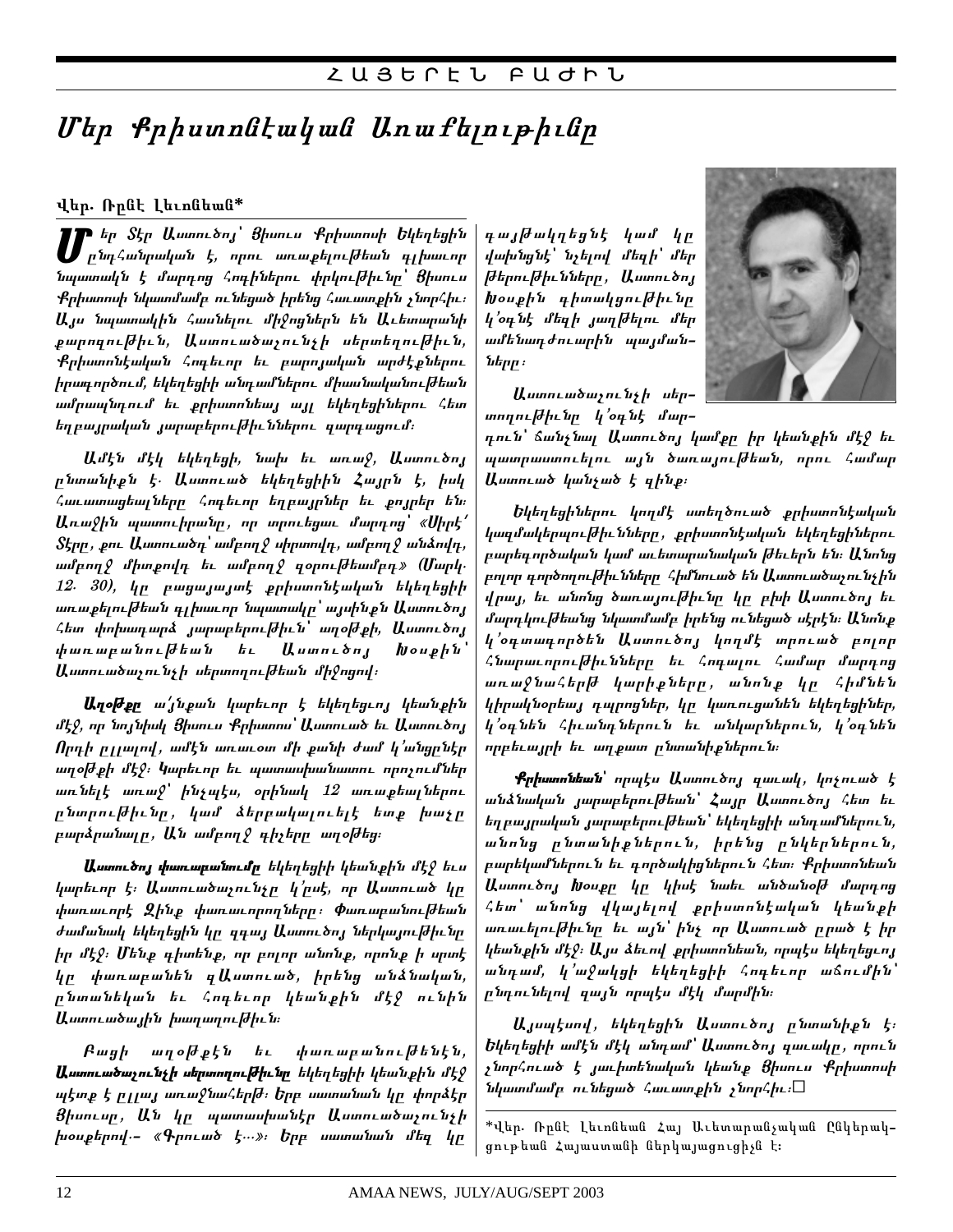# $\bm{p}$  Գոգիոնիոյ Հայ Աւետարանական Մանկապարտէզի Udwybpph Zwantup

## Սեդա Քիւփելեան

Puutiquuli marustu liummo, multu mnuuon tipp yn  $\bullet$ դիտեմ ընդաձակ բակին մէջ մեր մանկապարտէզի մեղուներու բզզիւնը, անոնց անմեղ ու խորհրդաւոր, ժպտագին դէմքերը, հայու փայլուն կայտառ աչուկները, անհոգ խաղերը, կը մտածեմ թէ մեր ժողովուրդի «Հրաշալի Ցարութիւնը» եւ գոյատեւումը կախեալ է այս մանուկներէն եւ անոնց ետին կեցած անձուրաց ուսուցիչներու նուիրումէն։

Ցունիս 5, 2003ին տեղի ունեցաւ Գոգինիոյ Հայ Աւետարանական Մանկապարտէզի ամավերջի հանդէսը եւ ծաղիկ դասարանի վկայականներու բաշխումը։

Սրահին նախամուտի պատերը զարդարուած են ամէն մէկ աշակերտի նկարով եւ տարեկան ձեռային աշխատանքի նմոյշներով, որոնց ետին կը ցոլայ թաքնուած անխոնջ եւ րծախնդիր աշխատանքը։

Երգեհոնի նուագակցութեամբ մեր գունագեղ ծաղկեփունջի 27 ծաղիկները բեմ կը բարձրանան ու զոյգ ոգերգներու յոտնկայս ունկնդրութեամբ կը սկսի ճոխ յայտագիրը։

Մեր մանուկներու թոթովախօս, ամօթխած, երբեմն լալագին ու երբեմն կայտառ, թունդ եւ համարձակ հոգեւոր, հայրենասիրական եւ ազգային երգերը, արտասանութիւնները, տրամախօսութիւնները, մեր նազանոյշ աղջիկներու կշռոյթային ու «հեզաճկուն», ու տղոց խրոխտ ու տիրական հայկական պարերը ծափեր կը խլեն ու մեզ կրկնակի կ'ոգեւորեն եւ կ'ուրախացնեն։

Մանկապարտիզպանուհի՝ բամբիշ Սալբի Չոլաքեան, իր տարեկան խօսքը կ'ուղղէ ծնողներուն՝ մանուկին անձնաւորութեան եւ նկարագիրի կերտման, եւ անոր աճումին մասին։ Շնորհակալութիւն կը յայտնէ Եկեղեցւոյ հովիւին, վարչութեան եւ պաշտօնէութեան, անոնց սիրալիր գործակցութեան hամար։ Մասնաւոր շնորհակալութիւն ակնարոյժ Տօքթ. Վաչէ Տէր կարապետեանին, որ սիրայօժար ամէն տարի կը կատարէ մեր մանուկներուն աչքի քննութիւնը։

Ապա բեմ կը հրաւիրէ Եկեղեցւոյ Հովիւ՝ Վեր. վիգէն Չոլաքեանը, եւ վարչութեան Ատենապետ՝ Պրն. Զաւէն Թոքաթլեանը վկայականներու բաշխման համար։ Մեր այս տարուան հունձքը 6 երեխաներ են։ Պրն․ Ատենապետը յուզուած, յիշելով այս բեմէն իր առած առաջին վկայականը, կ'ոգեկոչէ անցեալի բոլոր նուիրեալ մանկապարտիզպանուհիները, շնորհակալութիւն կը յայտնէ եւ կը շնորհաւորէ մեր եզակի մանկապարտիզպանուհին՝ բամբիշ Սալբի Չոլաքեանը եւ իրենց օգնական ուսուցչուհիները՝ Տիկ. Աննա Աֆրիկեանը եւ Տիկ. Կարինէ Դաւիթեանը, որոնք հոգեմաշօրէն կը պեղեն մեր մանուկներուն հոգիները եւ կը դարբնեն անոնց նկարագիրները։ Նաեւ շնորհակալութիւն կը յայտնէ բոլոր պաշտօնէութեան՝ որ սիրալիր գործակցութեամբ կրցանք տարի մը եւս բոլորել։

Եկեղեցւոյ Տիկնանց Մարմնի կողմէ Պատկերազարդ Աստուածաշունչի 365 պատմութիւններով Աստուա-ծաշունչ նուէր կր տրուին շրջանաւարտներուն, ինչպէս նաեւ ծաղկեկողովներ պաշտօնէութեան։



վերապատուելիին օրհնութեան աղօթքով վերջ կր գտնէ հանդիսութիւնը։

Փառք կուտանք Աստուծոյ այն բոլորին համար, որոնք նեցուկ կը կենան Հայ Աւետարանական Մանկապարտէզի գործին։ Շնորհակալ ենք Ամերիկայի Հայ Աւետարանչական Ընկերակցութեան, որ տարիներէ ի վեր նիւթական օժանդակութիւն կը բերէ հայ մանուկին դաստիարակութեան համար։ Բոլորին վարձքը կատար։ □

# $Unf$ <sub>P</sub>  $f$ *u<sub>l</sub>h*  $\zeta$ *ul*,  $U$   $L$   $t$ *u*  $m$   $m$   $d$   $m$   $d$  $b$ կեղեցւոյ Խաչքարի Բացում

● որեքշարթի, 23 Ապրիլ<br>- 2003-ին, մեծ թիւով հա<br>յորդիներու ներկայութեան, **≧**2003-ին, մեծ թիւով հայորդիներու ներկայութեան, տեղի ունեցաւ 24 Ապրիլ 1915-ի Մեծ Եղեռնի յիշատակութիւնը, ինչպէս նաեւ նոյն առիթով Մոնթրէալի Հայ Աւետարանական Մայր Եկեղեցւոյ շրջաբակը զետեղուած խաչքարի բացումը։

Ցաւուր պատշանի խօսքը կատարելէ ետք, եկեղեցիի հովիւը՝ Վեր. Մհեր Խա $y$ իկեան հրաւիրեց խաչքարի նուիրատուները՝ Տէր



եւ Տիկին Տիգրան եւ Մարգրիտ Մելքոնեանները, որպէսզի կատարեն բացումը։ Ապա ան իր երախագիտութեան խօսքը փոխանցեց թէ՛ նուիրատու բարերարներուն եւ թէ՛ այդ աշխատանքը հետապնդող եւ իրականացող՝ Թորոնթաբնակ Տիար Ցակոր Ճանպազեանի։

Զանգերու ղօղանջներով եւ «Տէ՛ր Ողորմեա» շարականի երգեցողութեամբ, զետեղուեցաւ ծաղկեպսակ մը նորակերտ խաչքարին առջեւ եւ, ապա, հովիւին աղօթքէն ետք ներկաները ուղղուեցան եկեղեցի՝ օրուան յատուկ պաշտամունքի համար, որմէ ետք, եկեղեցւոյ ներքնասրահին մէջ տեղի ունեցաւ յաւուր պատշանի հիւրասիրութիւն։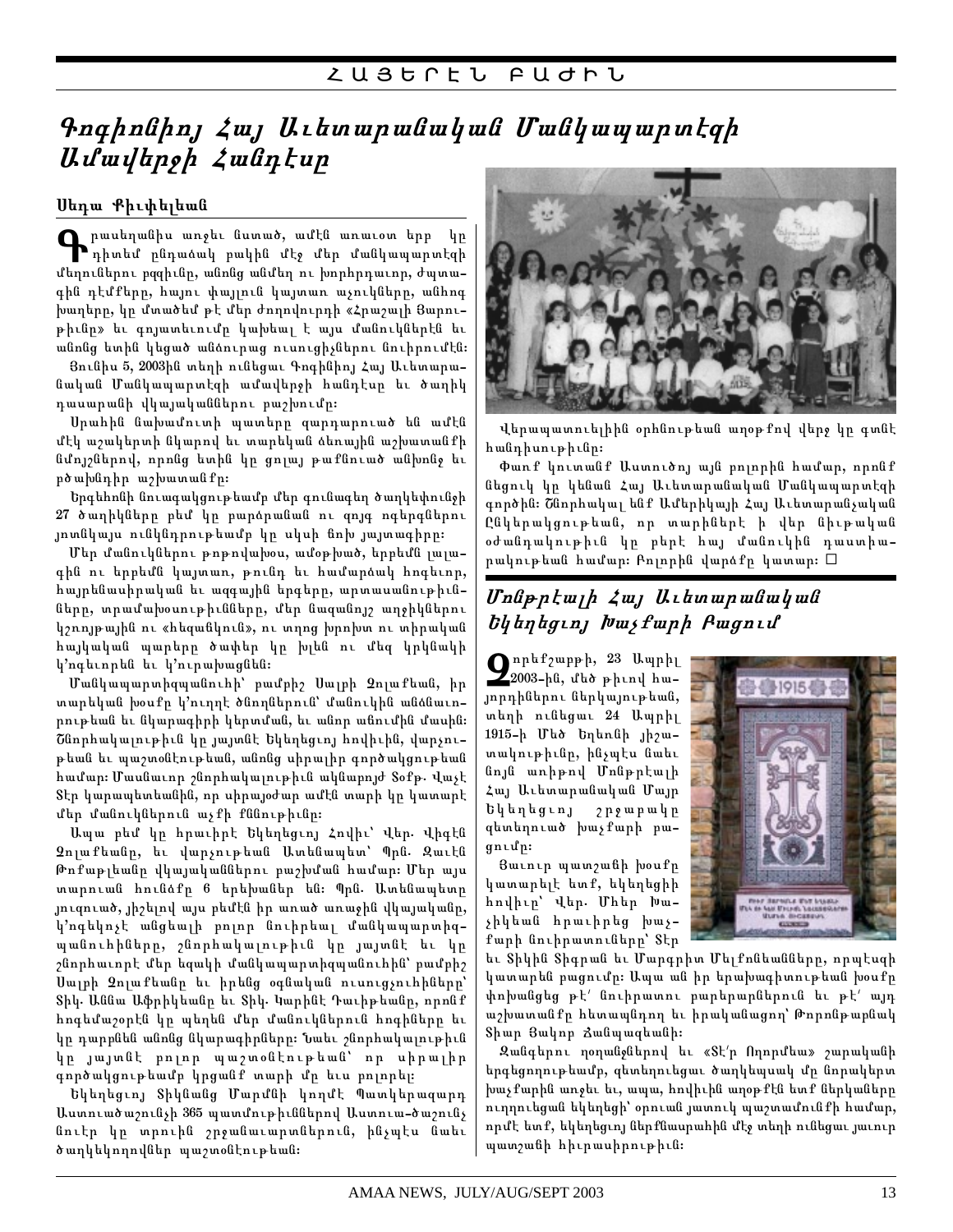## **O B I T U A R I E S**

### **Rev. Assadour A. Sadakian**

My grandfather, Rev. Assadour Avedis Sadakian, was born in Killis in 1907, to Avedis Sadakian and Vartoohi Kebabjian. He was eldest of his two sisters, Lydia and Liza. He grew up in a very spiritual fam-



ily. Although his father was a shoe repairman, he would preach at the church when needed.

Growing up in a family that encouraged education, my grandpa finished at the top of all his classes. In 1937, he graduated from the American University of Beirut, majoring in Religion and Philosophy. Concurrently, he finished his seminary studies from Near East School of Theology. Two years later, he was the pastor and principal of Nor Marash School. At the same time, he took over the Christian Social Center as principal.

In the fall of 1941, on November 26, my grandpa got married to Rev. Hagop Shnorhokian's middle and beautiful daughter, Angele. God blessed them with five children; Avedis, Rosalie, Grace, Jacqueline, and Hagop.

A few years later, he was invited to Kessab's Armenian Evangelical Church as pastor, where he served as principal at the same time. There, in the white, half-built Kessab church, he was ordained in the presence of five ordained ministers, and Orthodox and Catholic priests.

In 1955, he accepted an invitation to the Aleppo Martyr's church. There he served 18 years. Meanwhile, the first building for the Martyr's church was built with the hard work of Dr. Harootyoon Nazarian, Mr. Sarkis Balabanian, and my grandpa. During these years he also was the chairman for the Old Age Home committee, the Executive Chairman at the Jinishian Memorial Program where he oversaw housing, monetary and health issues for the poor and the Chairman of the Board of Trustees of the Evangelical Armenian community. My grandfather also served as a judge in Syria's Armenian community divorce court.

In 1973 he moved to Beirut, Lebanon to be with his three daughters. Eventually, after a couple of years, he moved to America with his entire family.

Grandfather lived through 96 happy and healthy years, and 62 years of marriage. He joined his heavenly father on Tuesday, July 8<sup>th</sup> at 3:47 am with all his children at his hospital bedside.G

*Hrag Kalebjian*

### **Antranig Cholakian**

Antranig Cholakian was born in Aleppo in 1925 to Robert and Mayreni Cholakian, an Armenian Evangelical family from Zeitun. He grew up with three brothers and a sister, attending Bethel Armenian Evangelical



School and Aleppo College, the latter of which he left after one year to begin working as a photographer. He married Giselle Mouradian in 1958, and the couple were blessed with three daughters, Rima, Taline and Sandra.

The family moved to Beirut in 1967, and Antranig entered the business world, though he remained an artist at heart. The family became active members of the Armenian Evangelical Church of Ashrafieh. He served often as church trustee, as well as member of the councils of the Gertmenian and Trad Armenian Evangelical Schools. But the area of service that most spoke to his heart was the Kchag conference Center, on whose board he served from the beginning. After the center was returned to the Armenian Evangelical Union a year ago, he enthusiastically joined the ad hoc committee for rebuilding the center, and had great hopes that once again Kchag would be a place of refreshment and spiritual renewal for families and church groups.

Antranig was known by all to be a friendly, warm-hearted, modest and hard-working person, who turned his shop into a meeting-point, offering hospitality and pleasant conversation. His caring and consideration towards his family was complemented by his analytical mind and his enjoyment of challenging problems. He instilled a love for service among his family, and practiced this principle throughout his life, until his sudden death at his workplace on June 19, 2003.

He is survived by his wife, daughters, sonin-law and two grandchildren, and his death is mourned by them, as well as by his brothers and extended family.  $\square$ 

### **Ophelia Avazian**

Born Ophelia Patmagarian on June 5, 1912 in Tabriz, Iran, our beloved "Grandma Ophie" passed away peacefully on July 3, 2003. She immigrated to the United States in 1948 with her beloved husband, Mirdad, who predeceased her in 1966.

Ophelia is survived by her three sons and daughters-in-law, Carl and Ildi, Eric and Linda, and Arthur and Lisa; eight grandchildren and four great-grandchildren.

In lieu of flowers, the family suggests donations to the AMAA's Orphan/Child Care Fund of Armenia.□

### **Haig Newman Boghosian**

Haig Boghosian, son of Hagop and Aznive Boghosian, was born in Fowler, CA. He attended Fowler schools excelling in basketball and tennis in high school. Later, he attended Fresno State College (FSC), apprenticing at a



mortuary as an assistant. His family was horrified at the thought and was pleased when he was hired by Zellerbach Paper Co. on a parttime basis.

While at FSC, he met his future wife, Anne; both attended the Pilgrim Armenian Congregational Church and were active in youth activities. Haig held many offices in the church.

When World War II broke out, he entered the service in July, 1942. Wedding plans were set aside as Haig was inducted at the Presidio in Monterey. Eventually he was sent to Camp Davis in South Carolina for Officers' Training School. When he returned home as a Second Lieutenant, Anne and Haig were married on April 20, 1943. He served with the 87th Division in the Battle for Metz and the Battle of Bulge. He received two purple hearts.

When the war ended, Haig and Anne established their home in Fresno. Their son, Stan, was born in May, 1947. Zellerbach Paper Co. rehired him as a salesman, and he was gradually promoted from sales to management in Fresno, Phoenix, L.A. and Executive Headquarters in San Francisco. He was highly respected as a knowledgeable consultant.

Haig retired in 1975 and with his wife moved to Huntington Beach, where they became active members of St. Andrew's Presbyterian Church. Through the years, his interests included tennis, fishing and hunting. He also became an active consultant in supplies to the agricultural industry, and helped develop some new products. His greatest pride and joy was his grandson, Gabriel, who is now 16 years old. He remained in relatively good health until he had heart bypass and aortic valve replacement surgery 8 years ago. Haig passed away on July 12, 2003. He is survived by his wife, Anne; daughter, Louise Glenning Jack; son, Stanley of Berkeley; sister Betty and nieces and nephews.

Memorial services were held on Friday July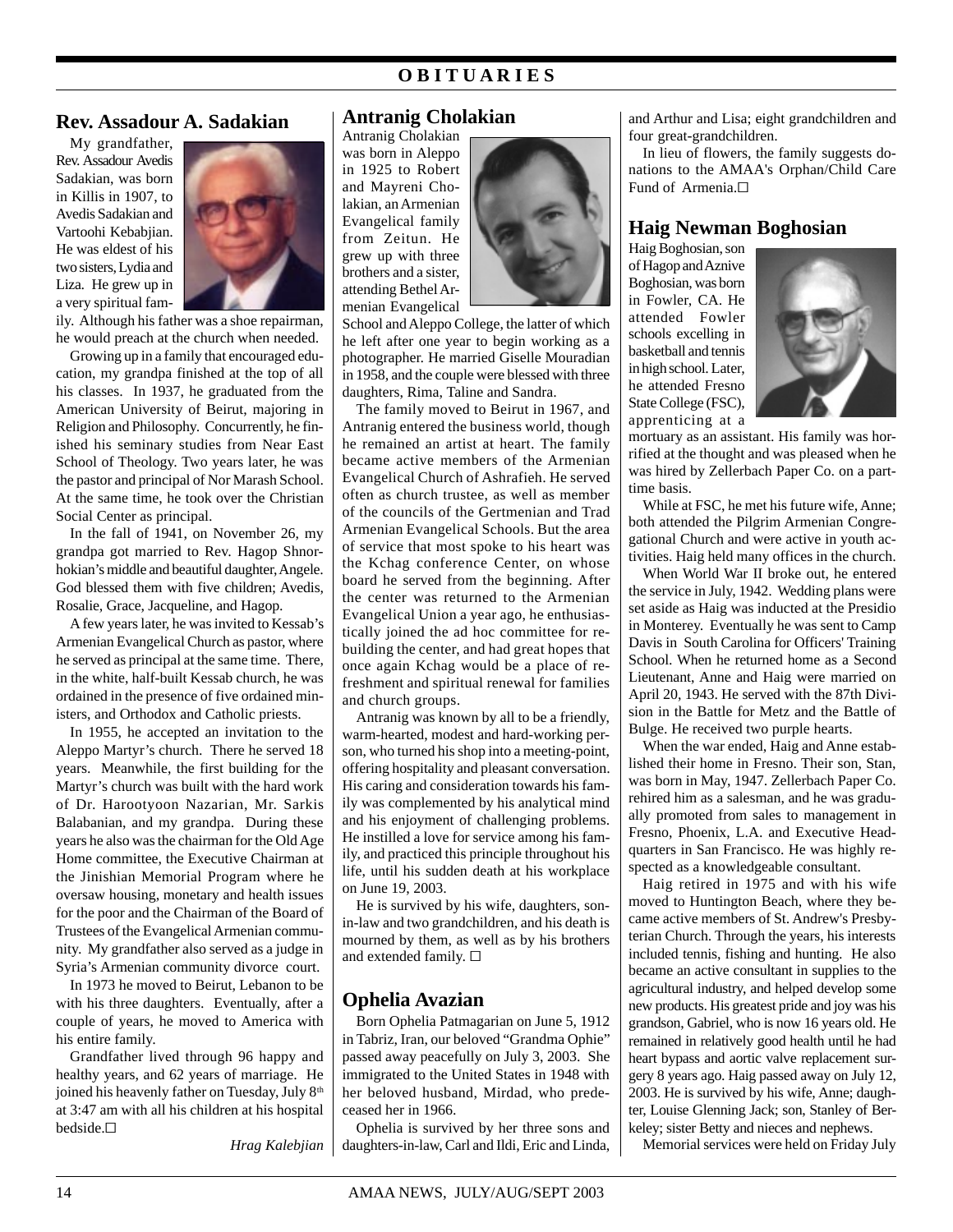## **O B I T U A R I E S**

8, 2003 at St. Andrew's Presbyterian Church in Newport beach CA. In lieu of flowers the family has requested that donations be made to St. Andrew's Presbyterian Church, or Hoag Hospital Heart Institute, or AMAA. $\Box$ 

## **Berjouhi Darakdjian**

Berjouhi came to the United States in the late summer of 1966 to attend Tennessee Temple Schools in Chattanooga, Tennessee, where she would pursue a degree in education to become a teacher. In 1969,



she graduated with a B.S. degree in education. In 1972 Berjouhi met her husband-to-be, Yervant Darakdjian, who had written her after being introduced by her cousin, Rev. Bernard Geukgeuzian. On Saturday, July 29, l972, they married in a beautiful ceremony at Northside Baptist Church, Charlotte, NC. An article was written about them in the Charlotte News entitled, "Courtship-Long Distance Style" in which their non-conventional engagement here in the US caught the attention of many.

 After the wedding they left for White Plains, NY, where they resided with Yervant's elderly mother, with whom they were like mother and daughter. For many years they owned and operated a store in Hackensack, New Jersey. To Berjouhi and Yervant was born a beautiful, bouncing baby boy, whom they named Haroutiun. Berjouhi thrilled to see her son grow and excel in his endeavors. Her desire to see him complete his college degree in psychology was fulfilled shortly before her death, which came after an illness with myeloma that lasted a mere six months.

Prior to her illness and after the sale of their business, Berjouhi worked as a pre-school supervisor where she was loved and fondly called, "Miss Betty." She often would relate a story about the children, smiling with joy because teaching was her calling in life.

Berjouhi passed from this life to her heavenly home to be with her Lord and Savior, Jesus Christ, on Friday, June 20, 2003. She had been a loving, devoted wife to Yervant, a dedicated and inspiring mother to Harout, a caring and attentive daughter, sister, and aunt in her family, and a born-again Christian through her salvation by faith in Christ.

 We thank God for making her a part of our lives. Her dedication and devotion to her faith in God throughout the years, allows us to believe that the Lord has prepared a chair for her in heaven that is only fit for a queen.

Her husband so beautifully wrote to her brother Vahe, recently, 9she was like a delightfully structured plant on which you would notice an odoriferous flower. Her spirit was impressive and your felt proud to talk with her.

Funeral Services were held at the Armenian Presbyterian Church of Paramus and the donations in lieu of Flowers were made to The church and to the AMAA.<sup> $\Box$ </sup>

## **Ephronia Karakashian**

Ephronia (Shnorhokian) Karakashian of Jamaica Plain died on July 2. She was the wife of the late Karakin Karakashian, sister of Annali Demirjian and Rev. Manasehi Shnorhokian. She also leaves many nieces and nephews.

Funeral services were held at First Armenian Church, 380 Concord Ave., Belmont, Saturday, July 5. Interment was at Woodbrook Cemetery, Woburn.

Ephronia was a teacher for 40 years before she came to the United States. She married Karakin Karakashian in 1967 and they enjoyed more than 10 years of marriage. She was always generous to those in need especially through missionary work. The last seven years of her life she resided at the Armenian Nursing and Rehabilitation Center in Jamaica Plain, Mass.<sup> $\Box$ </sup>

## **Marie Tevonian**

Marie Tevonian was born in 1905 in Ankara, Turkey. She was the middle child of 5 children. Her childhood was charmed, until it was shattered in 1915 by the Armenian Genocide. After going through many hardships and the imprisonment of her father, the family moved to the safety of Istanbul for a few years of "normal life", where Mary attended the best school and was the top of her class. In 1922, the renewed nationalism in Turkey forced them to leave the country on the last boat to America. They arrived in November, full of hope and anticipation, and unbelievably their visas were abruptly and definitely denied and they were sent to Ellis Island. Fortunately her acceptance to Barnard College got her released after one month. She graduated in 1925. She was refused a job by the placement office for possible work with a "Get a job with your own people" response. Set adrift and almost independent, she took art courses at Art Students' League and got a job as a commercial artist.

Marie was married to Sarkis Tevonian in 1935. She continued painting even after having her daughter, Stephanie. In the 1950's she stopped painting and started summer work for Music Inn in the Berkshires. She retired from this job after working for 11 years and became a College Assistant in the City College Library in the Periodical Room for 21 years.

In the late 1970's her husband became an invalid and bedridden. After patiently caring for him, he passed away in 1979, and she opened her home in 1981 to her sick brother, John. For six long years, she nurtured him under extremely difficult circumstances. When he died, she was once again a free woman but only in her very self since her body was now tired and vulnerable. Yet, from that time until just 2 weeks from her passing, she relished her independence and true freedom and created and nurtured a new life for herself. Marie became ill shortly before her 97<sup>th</sup> birthday on May 23rd and passed away on June 3, 2002 in White Plains, NY. Funeral for Mary took place on June 7, 2002, at Kansico Cemetery, Valhalla, NY. G

**The AMAA Board of Directors and staff wish to extend their heartfelt condolences to the families of the following deceased friends whose names were submitted to us for publication in the AMAA News.**

- **\* Avedian, Lili**
- Kingsburg, CA
- **\* Avedisian, Agnes**
- Rancho, CA
- **\* Baronian, Leo** Coventry, RI
- **\* Blacquier, Vernonica Aslanian** Carlisle, MA
- **\* Boyajian, Jeannette Gulesserian, Shake** Toronto, Canada
- **\* Gurlekian, Berge** California **Hadidian, Arpine** Bakersfield, CA **Haig, Alice**
- Bloomfield Hills, MI **\* Kupeyan, Alice**
- Montreal, Canada **\* Mayian, Violet**
- Escondito, CA
- \* **Megridichian, Megridich** Cranston, RI
- **\* Mihranian, Sarkis** Loudenville, NY
- **\* Najarian, Piloon** Miami, FL
- **\* Petrelli, Tedi Suzanne**
- **\* Sevey, Henry, James, Jr.**
- **\* Shahnazarian, Harold** Westfield, NJ
- **\* Stepanian, Asdghig \* Zakarian, Edward** Hackensack, NJ
- Memorials were designated for AMAA.